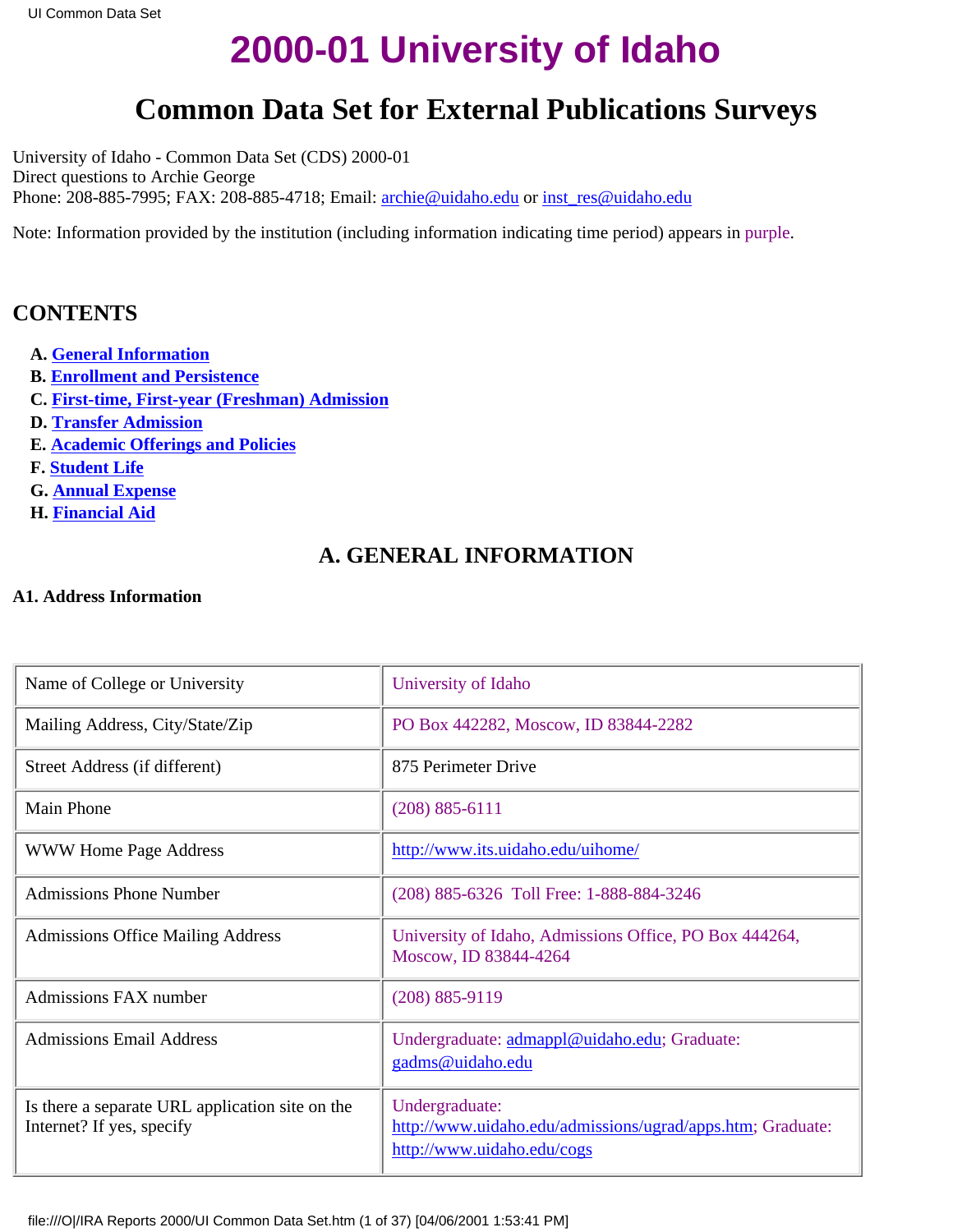# **A2. Source of Institutional Control**

| X | Public                 |
|---|------------------------|
|   | Private<br>(nonprofit) |
|   | Proprietary            |

# **A3. Classify your undergraduate institution**

| $\overline{X}$ | Co-educational<br>college |
|----------------|---------------------------|
|                | Men's college             |
|                | Women's college           |

# **A4. Academic year calendar**

| X | Semester  |  | $4 - 1 - 4$           |
|---|-----------|--|-----------------------|
|   | Quarter   |  | Continuous            |
|   | Trimester |  | Differs by<br>program |
|   | Other     |  |                       |

# **A5. Degrees offered by your institution**

| X | Certificate |                | Post-bachelor's<br>certificate    |
|---|-------------|----------------|-----------------------------------|
|   | Diploma     | $\overline{X}$ | Master's                          |
|   | Associate   | X              | Post-master's certificate         |
|   | Transfer    | $\bf{X}$       | Doctoral                          |
|   | Terminal    | X              | First professional                |
| X | Bachelor's  |                | First professional<br>certificate |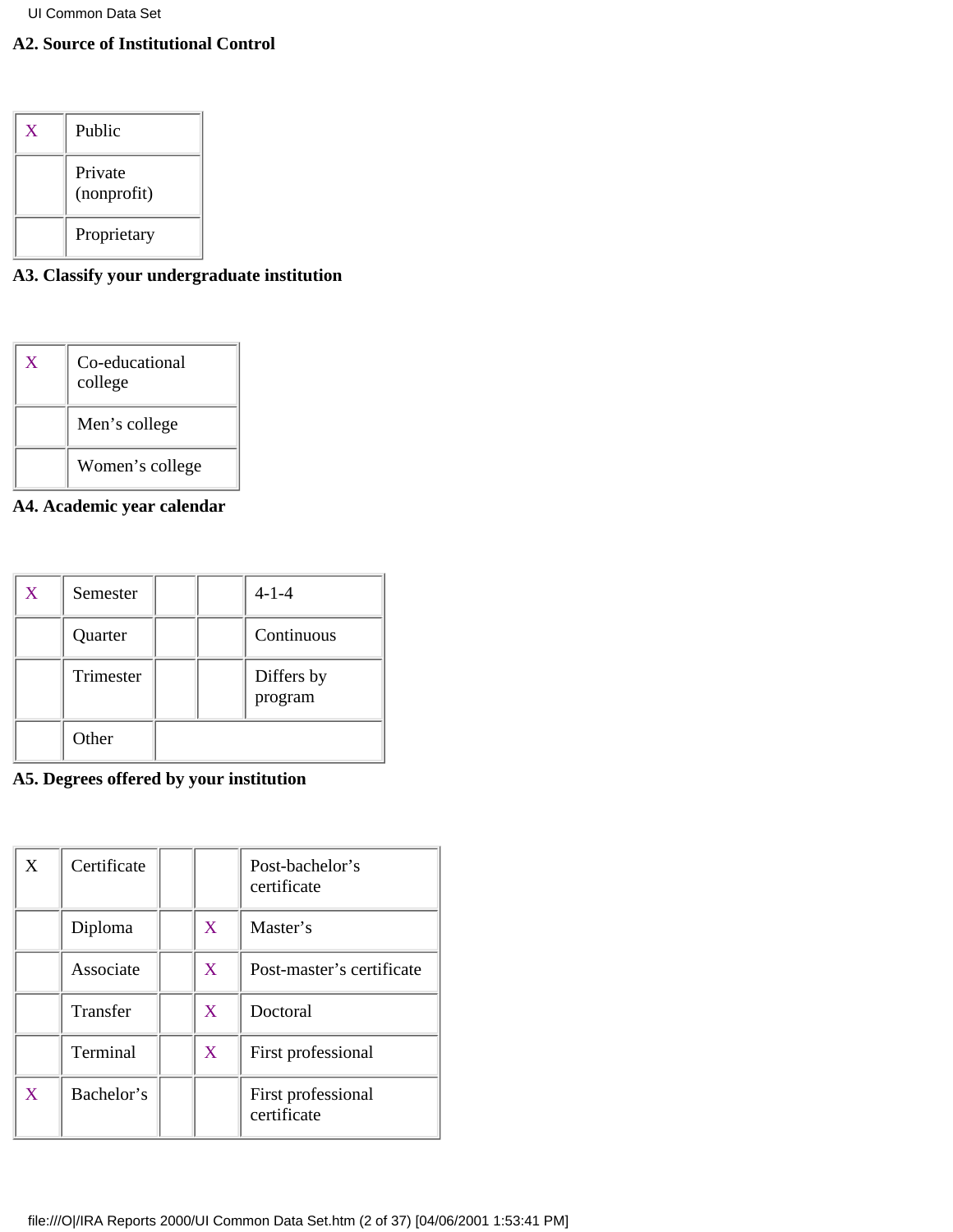# **B. ENROLLMENT & PERSISTENCE**

<span id="page-2-0"></span>**B1. Institutional Enrollment – Men and Women. Provide numbers of students for each of the following categories as of the institution's official fall reporting date, or as of October 15, 2000. References to corresponding data elements formerly collected by IPEDS on the Fall Enrollment Survey (Part A) or currently collected by the IPEDS Web-based Data Collection System are supplied below.**

|                                                        |                                  | <b>FULL-TIME</b>                   |                   | <b>PART-TIME</b>          |                             |                      |
|--------------------------------------------------------|----------------------------------|------------------------------------|-------------------|---------------------------|-----------------------------|----------------------|
|                                                        | Men<br><b>(IPEDS</b><br>col. 15) | Women<br><b>(IPEDS</b><br>col. 16) | <b>IPEDS</b> line | Men<br>(IPEDS<br>col. 15) | Women<br>(IPEDS<br>col. 16) | <b>IPEDS</b><br>line |
| <b>Undergraduates</b>                                  |                                  |                                    |                   |                           |                             |                      |
| Degree-seeking, first-time<br>freshmen                 | 809                              | 701                                | line 1            | 26                        | 16                          | line 15              |
| Other first-year, degree-seeking                       | 224                              | 183                                | line 2            | 28                        | 31                          | line 16              |
| All other degree-seeking                               | 3,029                            | 2,537                              | lines 3-6         | 296                       | 327                         | lines<br>17-20       |
| Total degree-seeking                                   | 4,062                            | 3,421                              |                   | 350                       | 374                         |                      |
| All other undergraduates enrolled<br>in credit courses | $\overline{7}$                   | $\overline{7}$                     | line 7            | 307                       | 231                         | line 21              |
| Total undergraduates                                   | 4,069                            | 3,428                              | line 8            | 657                       | 605                         | line 22              |
| <b>First-professional</b>                              |                                  |                                    |                   |                           |                             |                      |
| First-time, first-professional<br>students             | 77                               | 48                                 | line 9            | $\boldsymbol{0}$          | $\mathbf{0}$                | line 23              |
| All other first-professionals                          | 118                              | 50                                 | line 10           | 10                        | $\overline{2}$              | line 24              |
| Total first-professionals                              | 195                              | 98                                 |                   | 10                        | $\overline{2}$              |                      |
| Graduate                                               |                                  |                                    |                   |                           |                             |                      |
| Degree-seeking, first-time                             | 201                              | 137                                | line 11           | 102                       | 91                          | line 25              |
| All other degree-seeking                               | 314                              | 227                                | line 12           | 542                       | 431                         | line 26              |
| All other graduates enrolled<br>in credit courses      | 22                               | 18                                 | line 13           | 235                       | 251                         | line 27              |
| Total graduates                                        | 537                              | 382                                |                   | 879                       | 773                         |                      |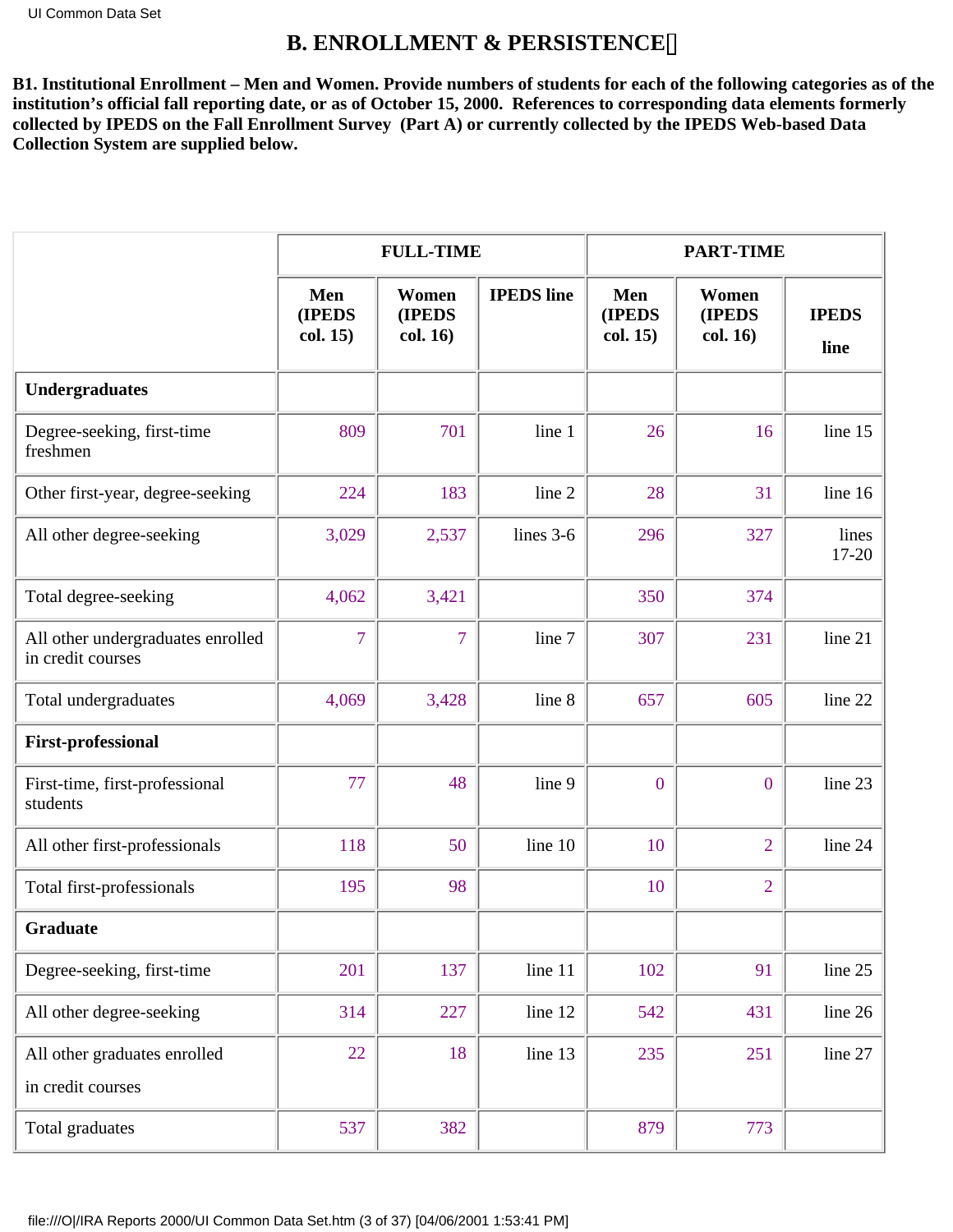| Total all undergraduates |  |
|--------------------------|--|
|                          |  |

Total all graduate & professional students  $\parallel$  2,876

# GRAND TOTAL ALL STUDENTS 11,635

**B2. Enrollment by Racial/Ethnic Category. Provide numbers of undergraduate students for each of the following categories as of the institution's official fall reporting date, or as of October 15, 2000. References to corresponding data elements formerly collected by IPEDS on the Fall Enrollment Survey (Part A) or currently collected by the IPEDS Web-based Data Collection System are supplied below.**

|                                                                              | Degree-seeking First-time,<br>First-year | Degree-seeking<br><b>Undergraduates</b>        | <b>Total</b><br><b>Undergraduates</b> |
|------------------------------------------------------------------------------|------------------------------------------|------------------------------------------------|---------------------------------------|
|                                                                              | <b>IPEDS</b> Sum of lines 1 and 15       | <b>IPEDS</b> Sum of lines 1-6<br>& lines 15-20 |                                       |
| <b>Non-resident aliens</b><br>IPEDS cols. 1-2                                | 17                                       | 124                                            | 157                                   |
| <b>Black, non-Hispanic</b><br><b>IPEDS</b> cols. 3-4                         | 8                                        | 54                                             | 57                                    |
| <b>American Indian or Alaskan</b><br><b>Native</b><br><b>IPEDS</b> cols. 5-6 | 22                                       | 112                                            | 118                                   |
| <b>Asian or Pacific Islander</b><br><b>IPEDS</b> cols. 7-8                   | 37                                       | 122                                            | 161                                   |
| Hispanic<br><b>IPEDS</b> cols. 9-10                                          | 57                                       | 207                                            | 215                                   |
| White, non-Hispanic<br><b>IPEDS</b> cols. 11-12                              | 1,342                                    | 7,183                                          | 7,569                                 |
| Race/ethnicity unknown<br>IPEDS cols. 13-14                                  | 69                                       | 367                                            | 482                                   |
| <b>Total</b><br><b>IPEDS</b> cols. 15-16                                     | 1,552                                    | 8,169                                          | 8,759                                 |

### **Persistence**

**B3. Number of degrees awarded by your institution from July 1 to June 30 of the past academic year, as reported on IPEDS current fall Completions.**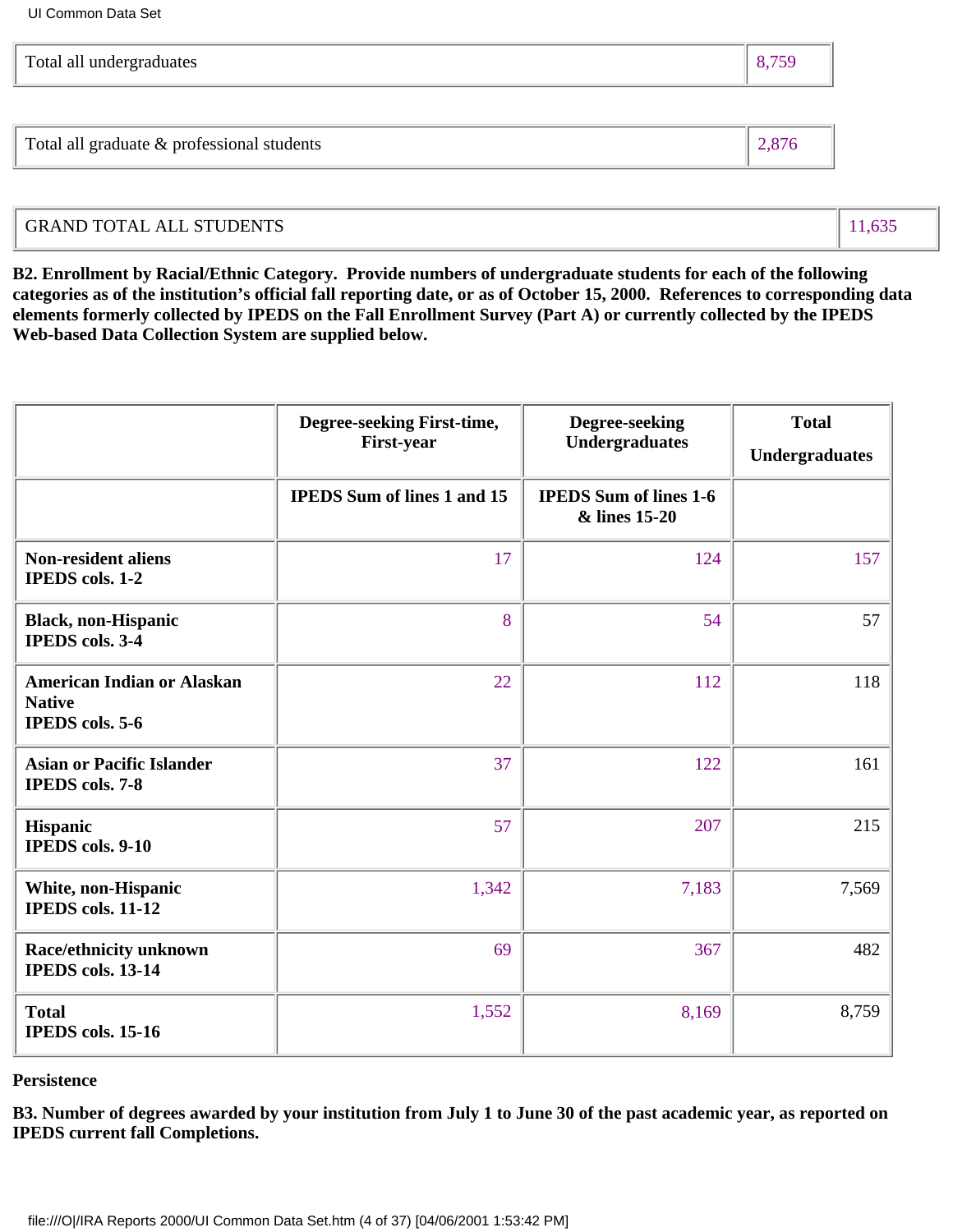| Certificates/diplomas           |       |
|---------------------------------|-------|
| Associate degrees               |       |
| Bachelor's degrees              | 1,520 |
| Postbachelor's certificates     |       |
| Master's degrees                | 464   |
| Post-master's certificates      | 43    |
| Doctoral degrees                | 79    |
| First professional degrees      | 100   |
| First professional certificates |       |

### **Graduation Rates**

The information in this section comes from the IPEDS Graduation Rate Survey (GRS). For complete instructions and definitions of data elements, see the IPEDS GRS instructions and glossary.

### **For Bachelor's or Equivalent Programs**

Report for the cohort of full-time, first-time bachelor's (or equivalent) degree-seeking undergraduate students who entered in fall 1994. Include in the cohort those who entered your institution during the summer term preceding fall 1994.

**B4.**

| Initial cohort of first time, full time bachelor's degree seeking undergraduate students: |  |
|-------------------------------------------------------------------------------------------|--|
|                                                                                           |  |

(IPEDS GRS, Section II, Part A, line 10, sum of columns 15 and 16)

### **B5.**

Of the initial 1994 cohort, the number which did not persist and did not graduate for the following reasons: deceased, permanently disabled, armed forces, foreign aid service of the federal government, or official church missions: Total allowable exclusions: n/a

(IPEDS GRS, Section II, Part C, line 45, sum of columns 15 and 16)

**B6.**

Final cohort size, after adjusting for allowable exclusions (subtract question B5 from B4): 1,163

(Subtract question B5 from question B4)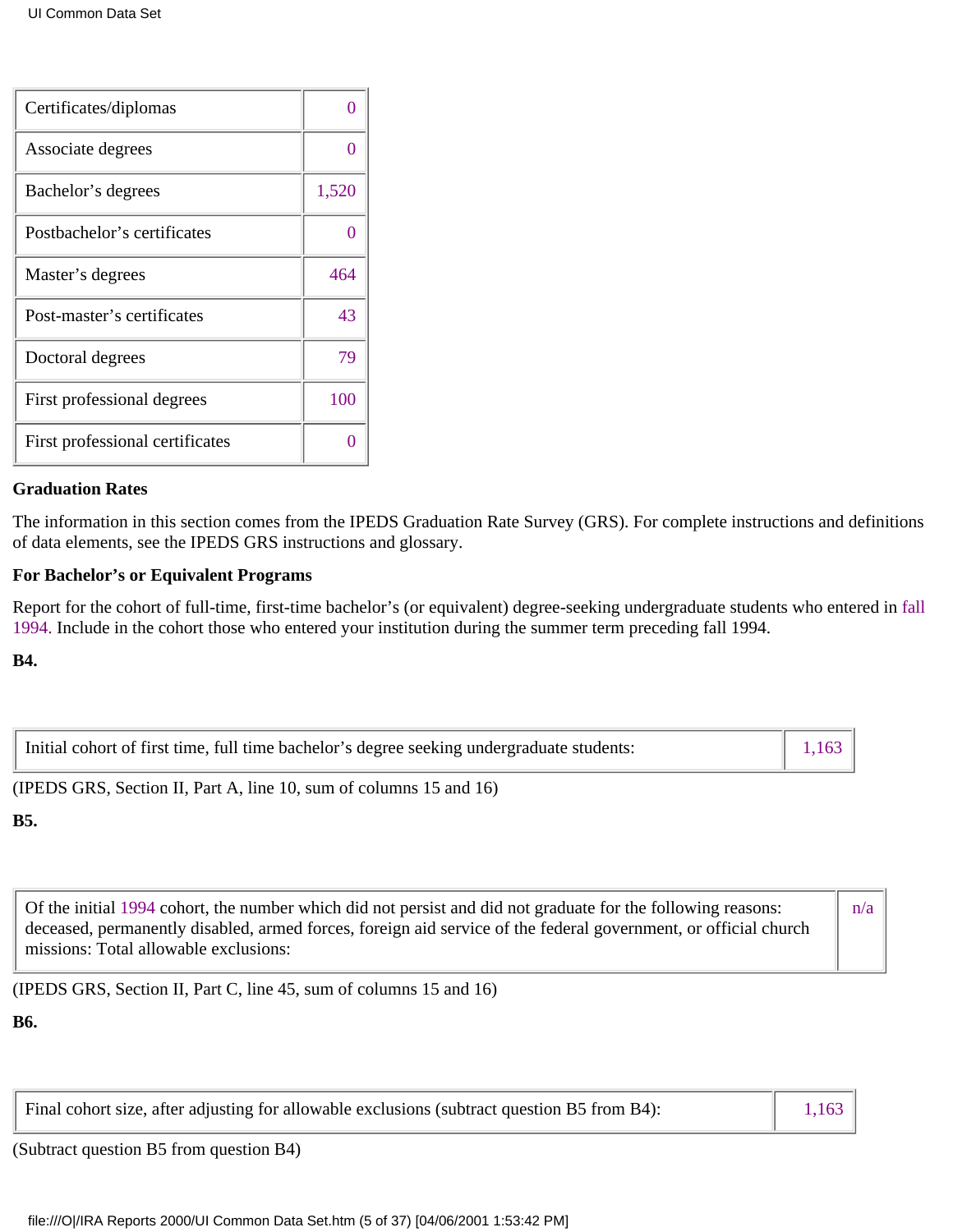Of the initial cohort, the number who completed the program in four years or less (by August 31, 1998): 169

(IPEDS GRS, Section II, Part A, line 19, sum of columns 15 and 16)

### **B8.**

| Of the initial 1994 cohort, how many completed the program in more than four years but in five years or | $\parallel$ 332 |
|---------------------------------------------------------------------------------------------------------|-----------------|
| $\vert$ less (after August 31, 1998 and by August 31, 1999):                                            |                 |

(IPEDS GRS, Section II, Part A, line 20, sum of columns 15 and 16)

# **B9.**

| Of the initial 1994 cohort, how many completed the program in more than five years but in six years or less | 103 |
|-------------------------------------------------------------------------------------------------------------|-----|
| (after August 31, 1999 and by August 31, 2000):                                                             |     |

(IPEDS GRS, Section II, Part A, line 21, sum of columns 15 and 16)

# **B10.**

| Total graduating within six years (sum of questions B7, B8 and B9): | 604 |
|---------------------------------------------------------------------|-----|
|                                                                     |     |

(IPEDS GRS, Section II, Part A, line 18, sum of columns 15 and 16)

# **B11.**

| Six year graduation rate for cohort (question B10 divided by question B6): | $51.9\%$ |
|----------------------------------------------------------------------------|----------|
|----------------------------------------------------------------------------|----------|

# **B12 - B21. Questions relating to two-year institutions are omitted.**

# **Retention Rates**

Report for the cohort of all full-time, first-time bachelor's (or equivalent) degree-seeking undergraduate students who entered in the fall 1999 (or the preceding summer term). The initial cohort may be adjusted for students who departed for the following reasons: deceased, permanently disabled, armed forces, foreign aid service of the federal government or official church missions. No other adjustments to the initial cohort should be made.

# **B22.**

| For the cohort of all full-time bachelor's (or equivalent) degree seeking undergraduate students who          | 81.3% |
|---------------------------------------------------------------------------------------------------------------|-------|
| entered your institution as freshman in fall 1999 (or the preceding summer term), what percentage was         |       |
| enrolled at your institution as of the date your institution calculates its official enrollment in fall 2000? |       |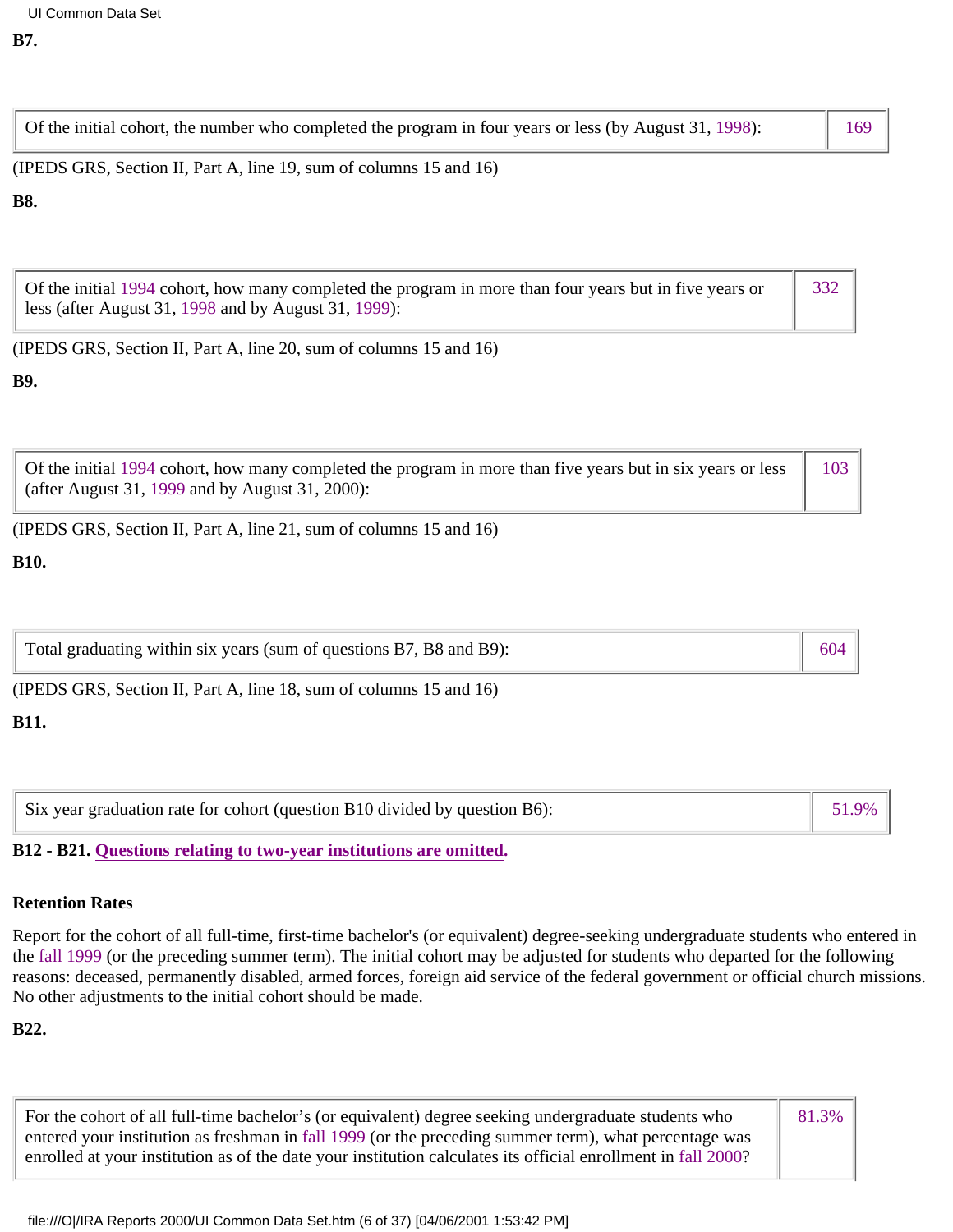# **C. FIRST-TIME, FIRST-YEAR (FRESHMAN) ADMISSION**

### <span id="page-6-0"></span>**Applications**

**C1. First-time, first-year (freshman) students: Provide the number of degree-seeking first-time, first-year students who applied, were admitted, and enrolled (full or part-time) in fall 2000. Include early decision, early action, and students who began studies during summer in this cohort. Applications should include only those students who fulfilled the requirements for consideration for admission (i.e., who completed actionable applications) and who have been notified of one of the following actions: admission, non-admission, placement on waiting list, or application withdrawn (by applicant or institution). Admitted applicants should include wait-listed students who were subsequently offered admission.**

| Application/admission/enrollment status                              | Men   | Women |
|----------------------------------------------------------------------|-------|-------|
| Total first-time, first-year (freshman) who applied                  | 1,907 | 1,699 |
| Total first-time, first year (freshman) who were admitted            | 1,550 | 1,433 |
| Total full-time, first-time, first year (freshman) students enrolled | 809   | 701   |
| Total part-time, first-time, first year (freshman) students enrolled | 26    |       |

**C2. Freshman wait-listed students (those who met admission requirements but whose final admission was contingent on space availability).**

| Do you have a policy of placing students on a waiting list? | $\begin{array}{ c c } \hline \text{No} & \end{array}$ |
|-------------------------------------------------------------|-------------------------------------------------------|
|-------------------------------------------------------------|-------------------------------------------------------|

**Admission Requirements**

### **C3. High school completion requirement**

| High school diploma is required and GED is not accepted | High school diploma is required and GED is accepted |
|---------------------------------------------------------|-----------------------------------------------------|
|                                                         |                                                     |
|                                                         | High school diploma or equivalent is not required   |

**C4. Does your institution require or recommend a general college preparatory program for degree-seeking students?**

| Required                         |
|----------------------------------|
| Recommended                      |
| Neither required nor recommended |

**C5. Distribution of high school units requires and/or recommended. Specify the distribution of academic high school course units required and/or recommended of all or most degree-seeking students using Carnegie units (one unit equals**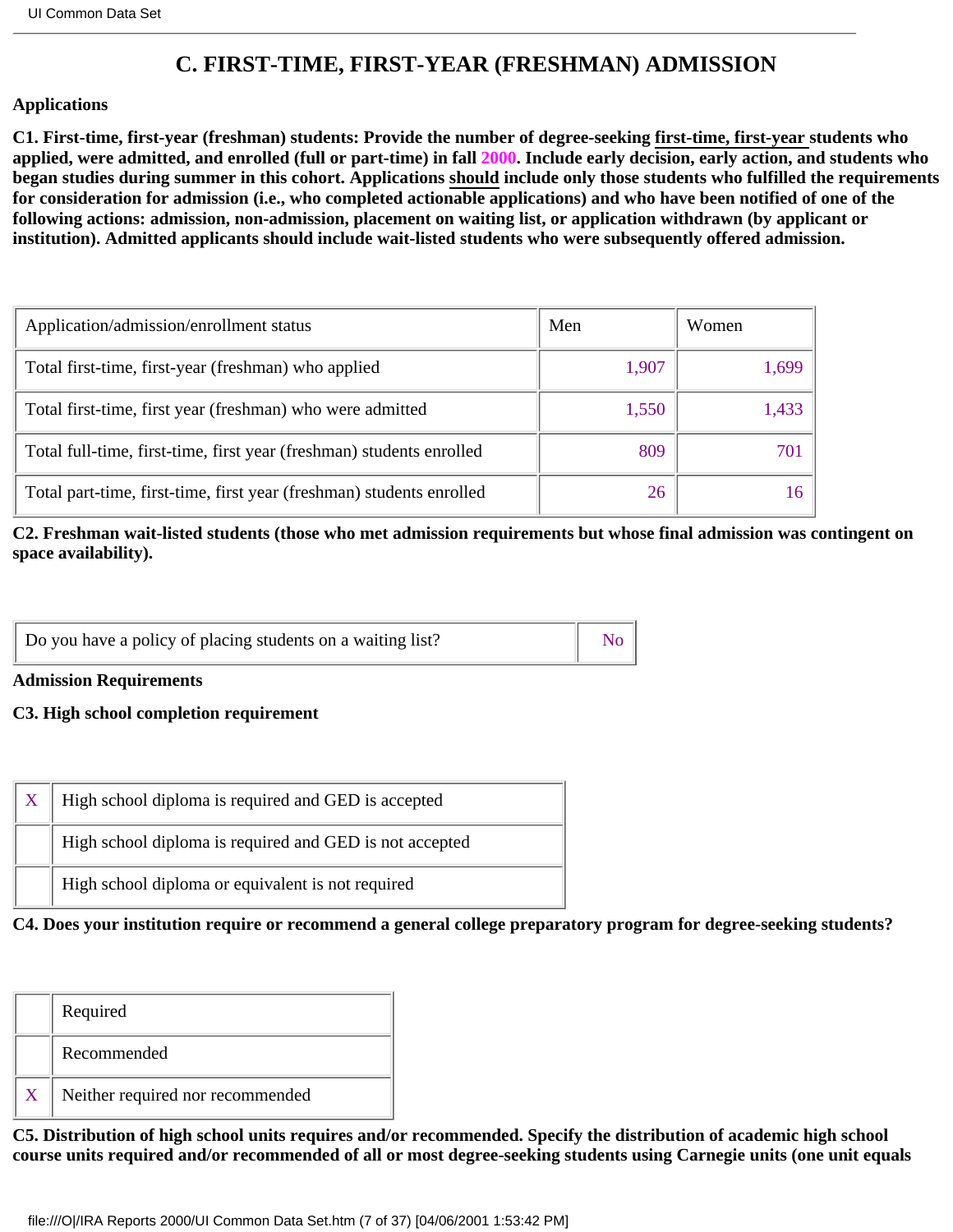### **one full year of study or its equivalent). If you use a different system for calculating units, please convert.**

| High school unit type              | Units required | Units recommended |
|------------------------------------|----------------|-------------------|
| Total academic units               | 15             |                   |
| English                            | $\overline{4}$ |                   |
| Mathematics                        | 3              |                   |
| Science                            | 3              |                   |
| Of science, units that must be lab | 1              |                   |
| Foreign language                   | 1              |                   |
| Social studies                     | 2.5            |                   |
| History                            | $\ast$         |                   |
| Academic electives                 | 1.5            |                   |
| Other (specify)                    |                |                   |

\* Up to 1 unit of history, literature, philosophy, or fine-arts may be substituted for the foreign language requirement, although foreign language is strongly recommended.

### **Basis for Selection**

### **C6. Do you have an open admission policy, under which virtually all secondary school graduates or students with GED equivalency diplomas are admitted without regard to academic record, test scores, or other qualifications? No**

Open admission policy as described above for all students\_\_\_\_\_

Open admission policy as described above for most students, but

selective admission for out-of-state students\_\_\_\_\_\_

selective admission to some programs\_\_\_\_\_\_

other (explain)

**C7. Relative importance of each of the following academic and nonacademic factors in your first-time, first-year, degree-seeking (freshman) admission decisions.**

| Academic                | Very<br>important | Important | Considered | <b>Not</b><br>considered |
|-------------------------|-------------------|-----------|------------|--------------------------|
| Secondary school record |                   |           |            |                          |
| Class rank              |                   |           |            | X                        |
| Recommendation(s)       | $\ast$            |           |            |                          |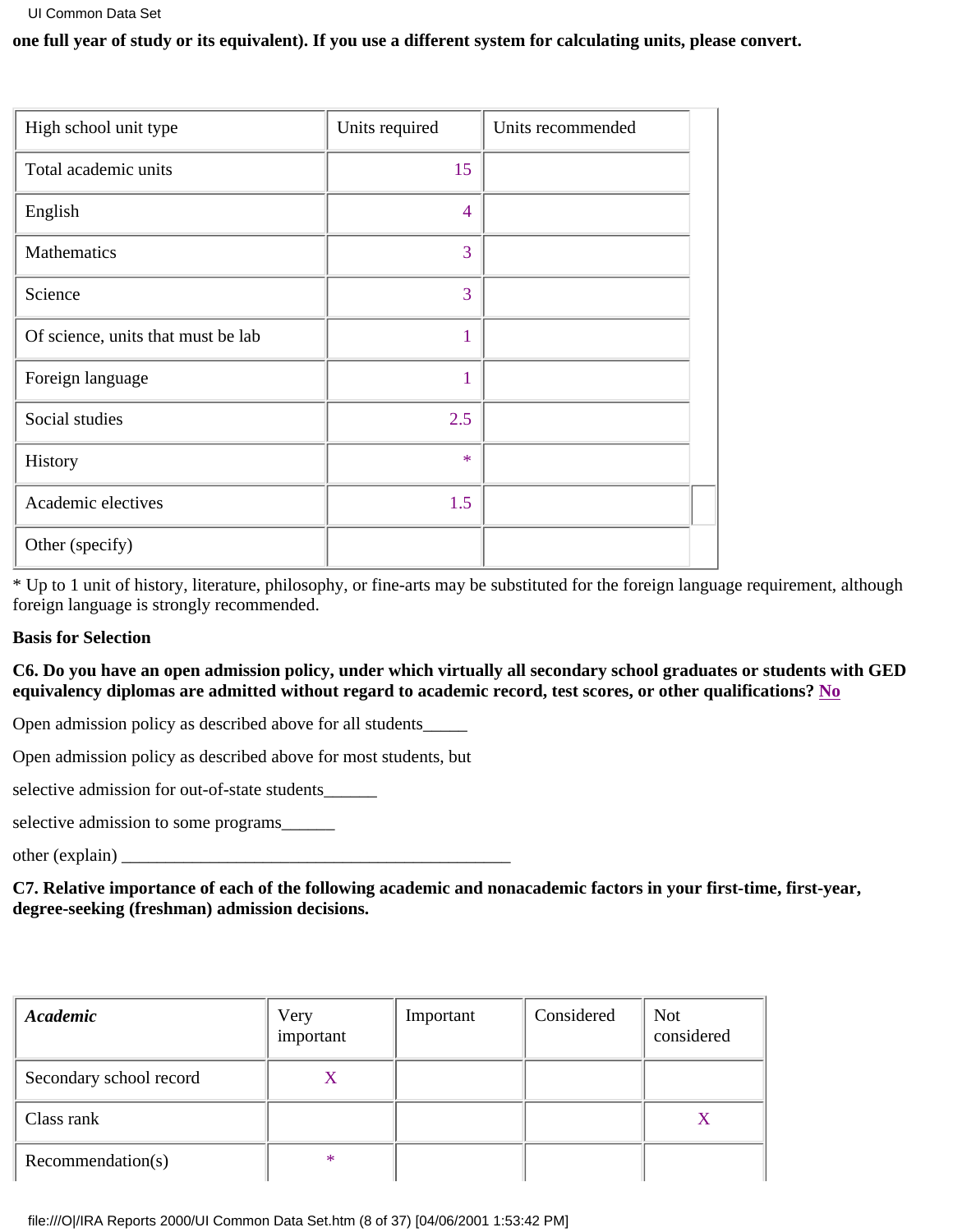| <b>Standardized test scores</b> |  |  |
|---------------------------------|--|--|
| Essay                           |  |  |

\* Only considered for "provisional admission."

| <b>Nonacademic</b>                  | Very<br>important | Important | Considered | <b>Not</b><br>considered |
|-------------------------------------|-------------------|-----------|------------|--------------------------|
| Interview                           |                   |           |            | X                        |
| Extracurricular activities          |                   |           |            | X                        |
| Talent/ability                      |                   |           |            | X                        |
| Character/personal qualities        |                   |           |            | X                        |
| Alumni/alumnae relation             |                   |           |            | X                        |
| Geographical residence              |                   |           |            | X                        |
| State residency                     |                   |           |            | X                        |
| Religious<br>affiliation/commitment |                   |           |            | X                        |
| Minority status                     |                   |           |            | X                        |
| Volunteer work                      |                   |           |            | X                        |
| Work experience                     |                   |           |            | X                        |

### **SAT and ACT Policies**

### **C8. Entrance Exams**

### **a. Does your institution make use of SAT I, SAT II or ACT scores in admission decisions for first-time, first-year, degree-seeking applicants?** Yes

If yes, please place check marks in the appropriate boxes below to reflect your institution's policies for use in admission.

| Test Type                       | Require | Recommend | Require for<br>some | Considered if<br>submitted | Not used |
|---------------------------------|---------|-----------|---------------------|----------------------------|----------|
| <b>SATI</b>                     |         |           |                     |                            |          |
| <b>ACT</b>                      |         |           |                     |                            |          |
| SAT I or ACT (no<br>preference) | X       |           |                     |                            |          |
|                                 |         |           |                     |                            |          |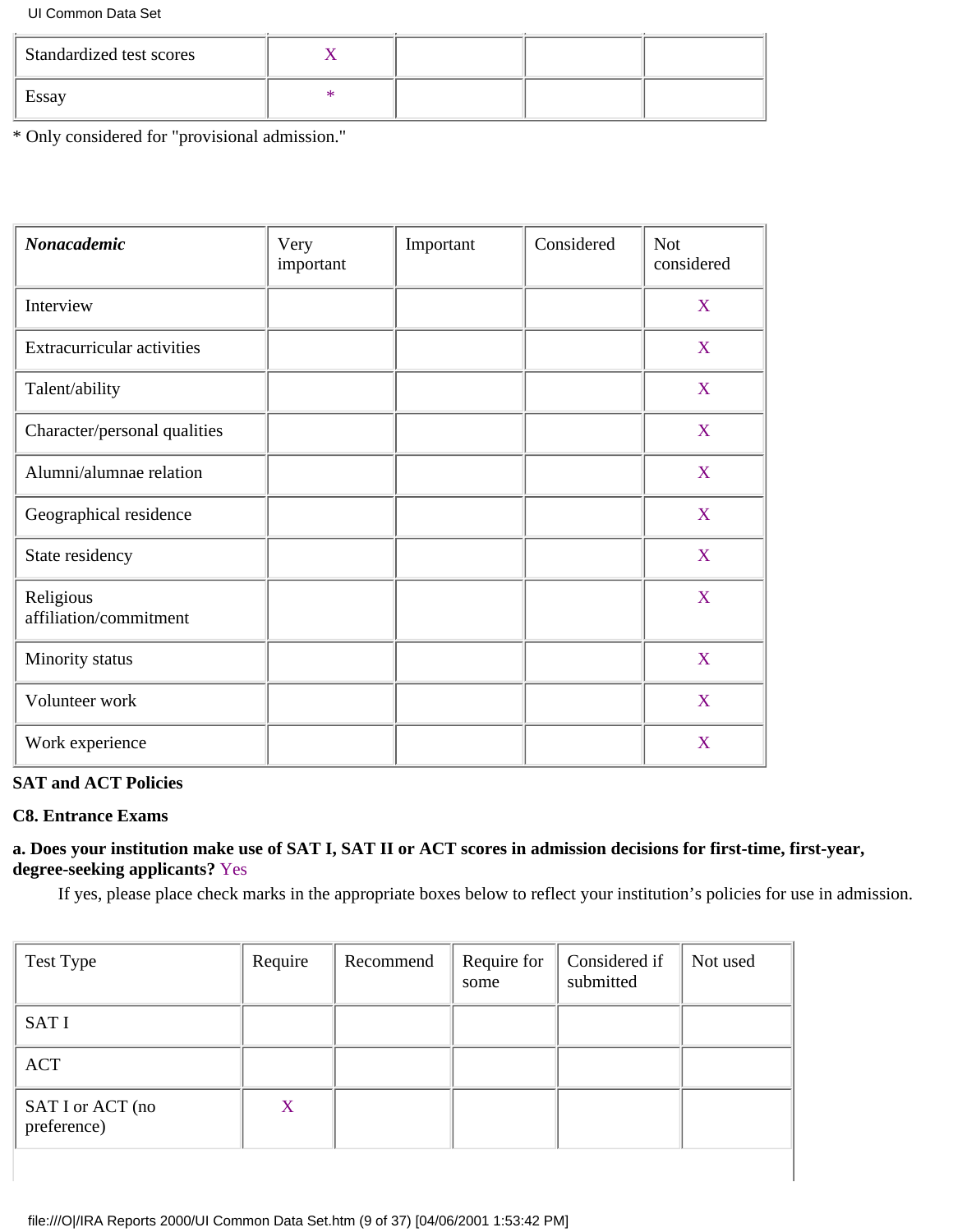| SAT I or ACT (SAT I<br>preferred) |  |  |  |
|-----------------------------------|--|--|--|
| SAT I or ACT (ACT<br>preferred)   |  |  |  |
| SAT I and SAT II                  |  |  |  |
| SAT I and SAT II or ACT           |  |  |  |
| <b>SAT II</b>                     |  |  |  |

**b. Does your institution use applicants' test scores for placement or counseling?**

Placement **Yes**

Counseling **Yes**

If used for placement, please place check marks in the appropriate boxes below to reflect your institution's policies for use in placement.

| Test Type          | Require | Recommend | Require for some |
|--------------------|---------|-----------|------------------|
| <b>SATI</b>        |         |           |                  |
| <b>SAT II</b>      |         |           |                  |
| <b>ACT</b>         |         |           |                  |
| SAT I or ACT       | X       |           |                  |
| Other<br>(specify) |         |           |                  |

Latest date by which SAT I or ACT scores must be received for fall term admission: **August 1**

Latest date by which SAT II scores must be received for fall term admission: **Not applicable**

If necessary, use this space to clarify your test policies (e.g. if tests recommended for some students, or if tests not required for some students):

### **Freshman Profile**

Provide percentages for **ALL enrolled degree-seeking full-time and part-time, first-time, first-year (freshman) students** enrolled in fall 2000, including students who began studies during summer, international students/nonresident aliens, and students admitted under special arrangements.

**C9. Percent and number of first-time, first-year (freshman) students enrolled in fall 2000 who submitted national standardized (SAT/ACT) test scores. Include information for ALL enrolled, first-time, first-year (freshman) degree-seeking students who submitted test scores. Do not include partial test scores (e.g., mathematics scores but not**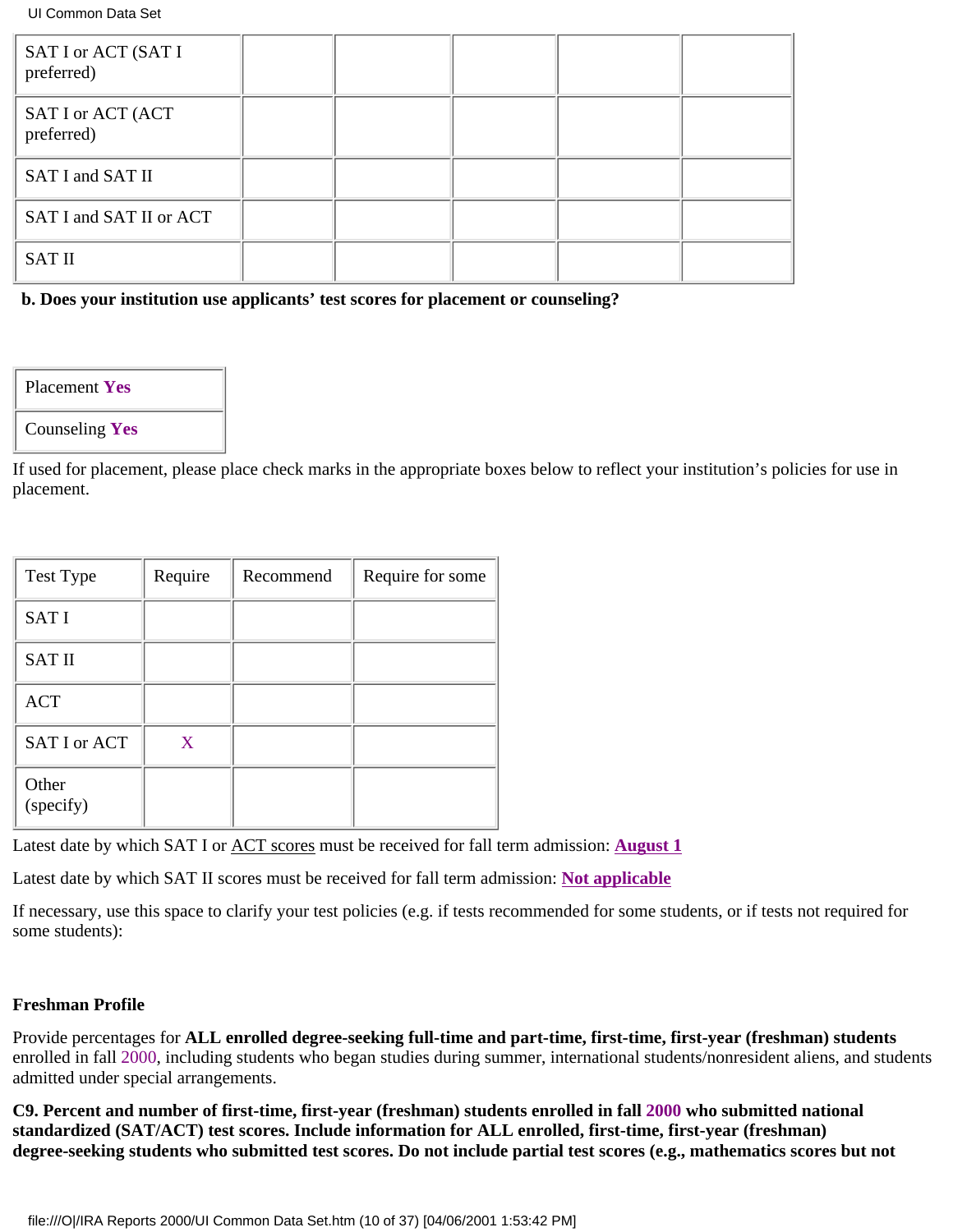**verbal for a category of students) or combine other standardized test results (such as TOEFL) in this item. SAT scores should be re-centered scores. The 25th percentile is the score that 25 percent scored at or below; the 75th percentile is the score that 25 percent scored at or above.**

| Percent submitting SAT<br>scores | 52% | Number submitting SAT<br>scores | 808   |
|----------------------------------|-----|---------------------------------|-------|
| Percent submitting ACT<br>scores | 70% | Number submitting ACT<br>scores | 1,094 |

| Test Type            | 25th percentile | 75th percentile |
|----------------------|-----------------|-----------------|
| <b>SAT I Verbal</b>  | 480             | 610             |
| <b>SAT I Math</b>    | 490             | 630             |
| <b>ACT</b> Composite | 20              | 26              |
| <b>ACT</b> English   | 19              | 26              |
| <b>ACT Math</b>      | 19              | 26              |

Percent of first-time, first-year (freshman) students with scores in each range.

|         | <b>SAT I Verbal</b> | <b>SAT I Math</b> |
|---------|---------------------|-------------------|
| 700-800 | 6.2%                | 7.19%             |
| 600-699 | 23.75%              | 27.04%            |
| 500-599 | 41.05%              | 39.83%            |
| 400-499 | 25.58%              | 22.78%            |
| 300-399 | 3.17%               | 2.92%             |
| 200-299 | .24%                | .24%              |

|  | ACT Composite   ACT English |  | $\parallel$ ACT Math |
|--|-----------------------------|--|----------------------|
|--|-----------------------------|--|----------------------|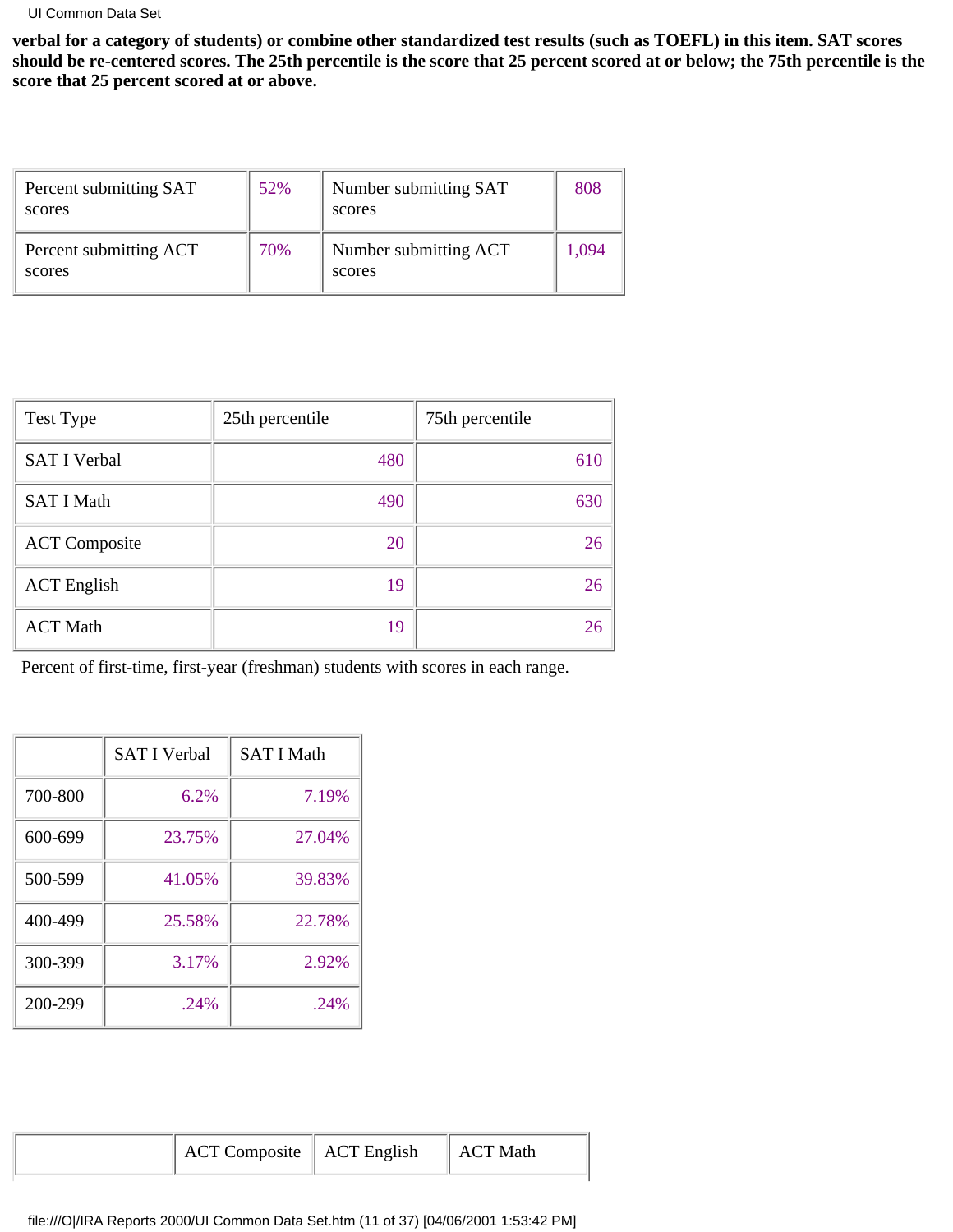| 30-36     | 8%    | 10% | 11% |
|-----------|-------|-----|-----|
| 24-29     | 38%   | 30% | 38% |
| 18-23     | 46%   | 44% | 46% |
| $12 - 17$ | 7%    | 14% | 7%  |
| $6 - 11$  | 0%    | 2%  | 0%  |
| Below 6   | $0\%$ | 0%  | 0%  |

**C10. Percent of all degree-seeking, first-time, first-year (freshman) students who had high school class rank within each of the following ranges (report information for those students from whom you collected high school rank information).**

| High school rank ranges                                  | Percent          |
|----------------------------------------------------------|------------------|
| Top 10th of high school graduating class                 | 19.46%           |
| Top quarter of high school graduating class              | 46.70%           |
| Top half of high school graduating class                 | 77.17%           |
| Bottom half of high school graduating class              | 22.83%           |
| Bottom quarter of high school graduating class           | $\boldsymbol{0}$ |
| Percent of freshmen who submitted high school class rank | 95%              |

**C11. Percentage of all enrolled, degree-seeking first-time, first-year (freshman) students who had high school grade point averages within each of the following ranges (using 4.0 scale); report information only for those students from whom you collected high school GPA.**

| High school GPA<br>ranges | Percent |
|---------------------------|---------|
| 3.0 and higher            | 78.3%   |
| $2.0 - 2.9$               | 21.3%   |
| $1.0 - 1.99$              | .34%    |
| Below 1.0                 | 0%      |

**C12. Average high school GPA of all degree-seeking, first-time, first-year (freshman) students who submitted GPA: 3.38**

| Percentage of total first time, first year (freshman) who submitted high school GPA: | $95\%$ |
|--------------------------------------------------------------------------------------|--------|
|--------------------------------------------------------------------------------------|--------|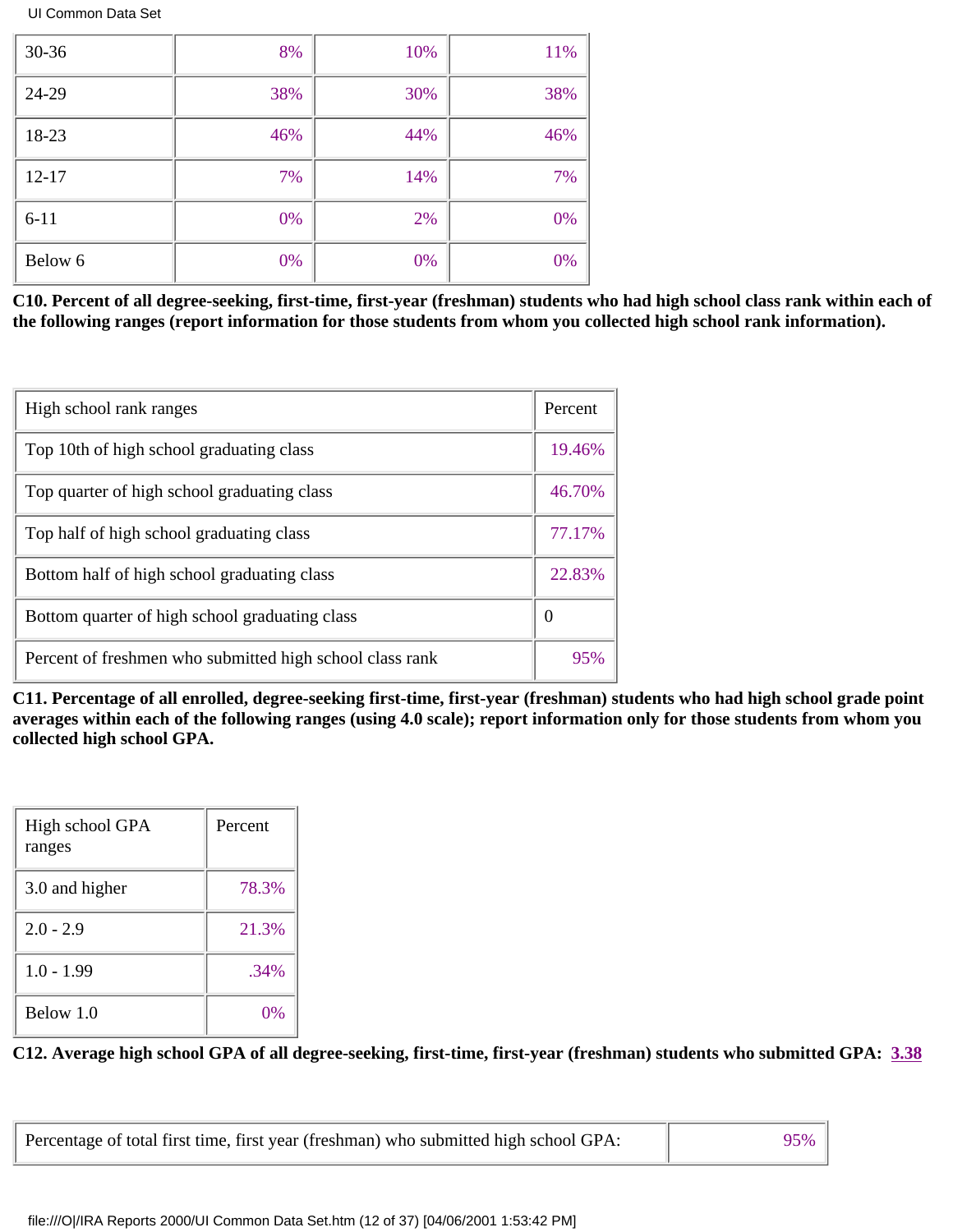### **Admission Policies**

### **C13. Application fee**

| Does your institution have an application fee?       | Yes |
|------------------------------------------------------|-----|
| Amount of application fee                            |     |
| Can it be waived for applicants with financial need? |     |

### **C14. Application closing date**

| Does your institution have an application closing date? | Y es     |
|---------------------------------------------------------|----------|
| Application closing date (fall)                         | August 1 |
| Priority date                                           |          |

### **C15. Are first-time, first-year students accepted for terms other than the fall? Yes**

# **C16. Notification to applicants of admission decision sent (***fill in one only***)**

| On a rolling basis beginning (date) | February 15 |
|-------------------------------------|-------------|
| By (date)                           |             |
| Other                               |             |

# **C17. Reply policy for admitted applicants** *(fill in one only)*

| Must reply by (date)          |                                 |  |
|-------------------------------|---------------------------------|--|
| No set date                   |                                 |  |
| Must reply by May 1 or within | weeks if notified<br>thereafter |  |
| Other                         |                                 |  |

# **C18. Deferred admission: Does your institution allow students to postpone enrollment after admission? Yes**

| If yes, maximum period of postponement: 2 years |  |
|-------------------------------------------------|--|
|-------------------------------------------------|--|

### **C19. Early admission of high school students: Does your institution allow high school students to enroll as full-time, first-time, first-year (freshman) students one year or more before high school graduation? No**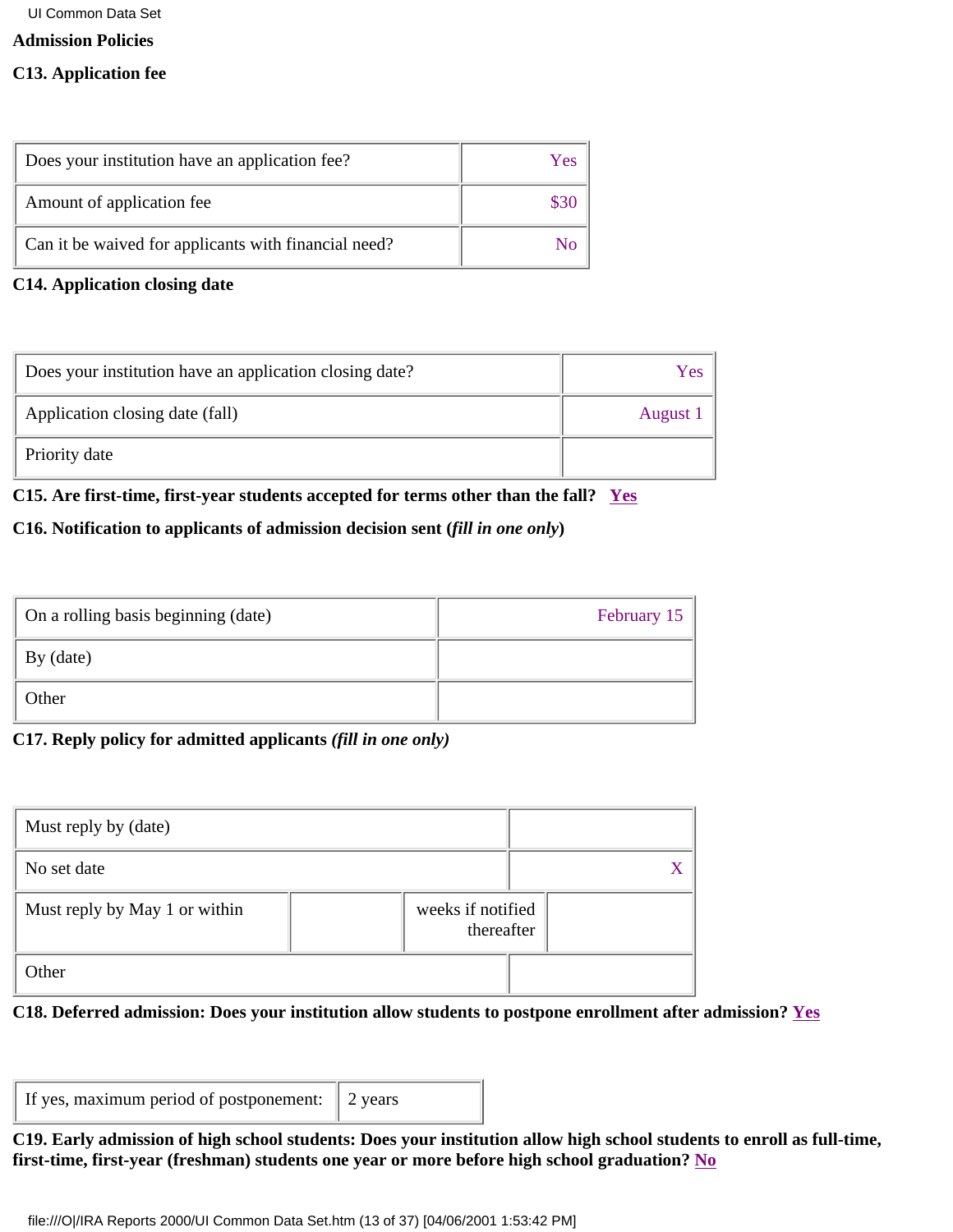### <span id="page-13-0"></span>**C20. Common application:**

| Will you accept Common Application distributed by the National Association of Secondary School<br>Principals if submitted? | Yes               |
|----------------------------------------------------------------------------------------------------------------------------|-------------------|
| If "yes," are supplemental forms required?                                                                                 | ask<br>admissions |
| Is college a member of Common Application Group?                                                                           | Yes               |

### **Early Decision and Early Action Plans**

**C21. Early decision: Does your institution offer an early decision plan (an admission plan that permits students to apply and be notified of an admission decision well in advance of the regular notification date and that asks students to commit to attend if accepted) for first-time, first-year (freshman) applicants for fall enrollment? No**

If "yes," please complete the following:

| First or only early decision plan closing date                     |  |
|--------------------------------------------------------------------|--|
| First or only early decision plan notification date                |  |
| Other early decision plan closing date                             |  |
| Other early decision plan notification date                        |  |
| Number of early decision applications received by your institution |  |
| Number of applicants admitted under early decision plan            |  |
| Please provide significant details about your early decision plan: |  |

**C22. Early action: Do you have a non-binding early action plan whereby students are notified of an admission decision well in advance of the regular notification date but do not have to commit to attending your college? No**

If "yes," please complete the following:

| Early action closing date      |  |
|--------------------------------|--|
| Early action notification date |  |

# **D. TRANSFER ADMISSION**

### **Fall Applicants**

# **D1. Does your institution enroll transfer students? Yes**

If "yes", may transfer students earn credit by transferring credits earned from course work completed at other colleges/universities? **Yes**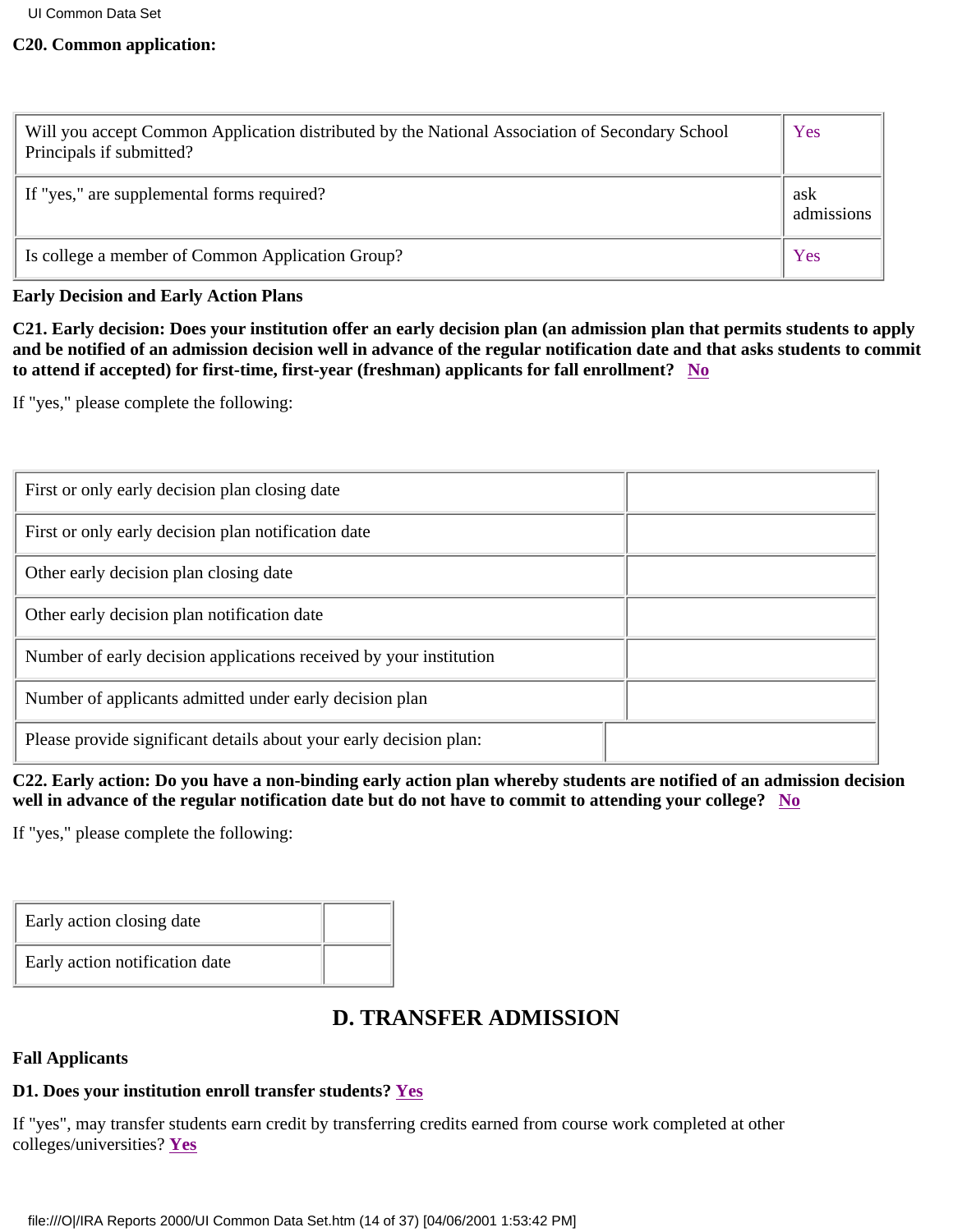**D2. Provide the number of degree-seeking transfer students who applied, were admitted, and enrolled (full or part-time) in fall of the current academic year.**

|       | Applicants | Admitted<br>applicants | Enrolled<br>applicants |
|-------|------------|------------------------|------------------------|
| Men   | 775        | 568                    | 364                    |
| Women | 710        | 511                    | 331                    |
| Total | 1,485      | 1,079                  | 695                    |

**Application for Admission**

**D3. Indicate terms for which transfers may enroll: Fall, Spring, Summer**

**D4. Must a transfer applicant have a minimum number of credits completed or else must apply as an entering freshman? Yes**

If "yes", what is the minimum number of credits and the unit of measure? **14 transferable units**

**D5. Indicate all items required of transfer student to apply for admission:**

|                                                         | Required of<br>all | Recommended<br>for all | Recommended<br>for some | Required for<br>some | Not required |
|---------------------------------------------------------|--------------------|------------------------|-------------------------|----------------------|--------------|
| High school transcript                                  | X                  |                        |                         |                      |              |
| College transcript $(s)$                                | X                  |                        |                         |                      |              |
| Essay or personal<br>statement                          |                    |                        |                         |                      | X            |
| Interview                                               |                    |                        |                         |                      | X            |
| Standardized test scores                                |                    | X                      |                         |                      |              |
| Statement of good standing<br>from prior institution(s) |                    |                        |                         |                      | X            |

**D6. If a minimum high school grade point average is required of transfer applicants, specify (on a 4.0 scale):**

**D7. If a minimum college grade point average is required of transfer applicants, specify (on a 4.0 scale):2.0**

**D8. List any other application requirements specific to transfer applicants: Minimum college gpa for out of state . College of Engineering is 2.8**

**D9. List application priority, notification and candidate reply dates for transfer students. If applications are reviewed on a continuous or rolling basis, place a check mark in the "Rolling admission" column.**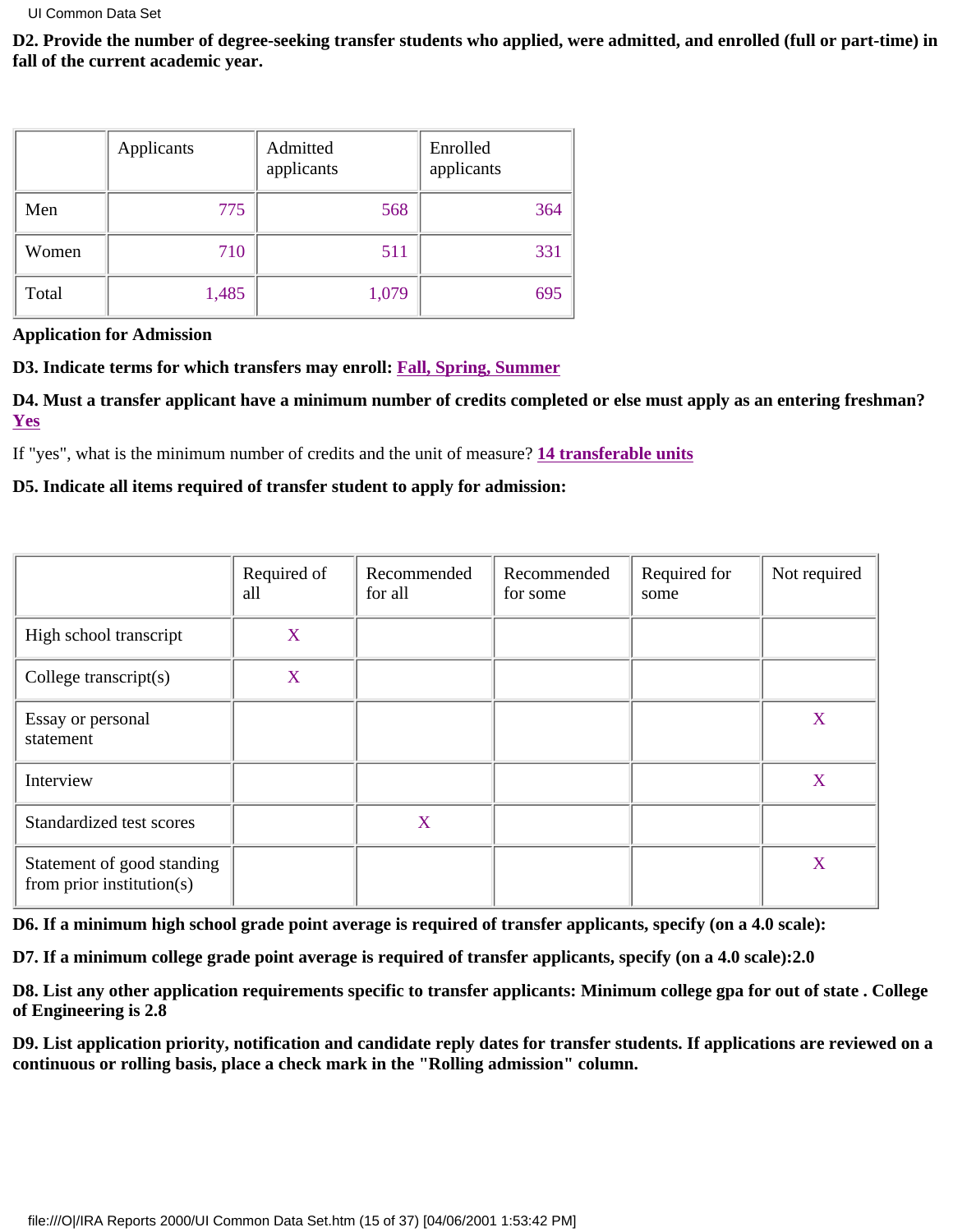<span id="page-15-0"></span>

|        | Priority date | Closing date | Notification<br>date | Reply date | Rolling<br>admission |
|--------|---------------|--------------|----------------------|------------|----------------------|
| Fall   |               |              |                      |            | X                    |
| Winter |               |              |                      |            |                      |
| Spring |               |              |                      |            | X                    |
| Summer |               |              |                      |            | X                    |

**D10. Does an open admission policy, if reported, apply to transfer students? No**

**D11. Describe additional requirements for transfer admission, if applicable:**

**Transfer credit policies**

**D12. Report the lowest grade earned for any course that may be transferred for credit: D**

**D13. Maximum number of credits or courses that may be transferred from a two year institution: 70 semester credits**

**D14. Maximum number of credits or courses that may be transferred from a four year institution:**

**D15. Minimum number of credits or courses that transfers must complete at your institution to earn an associate's degree: N/A**

**D16. Minimum number of credits or courses that transfers must complete at your institution to earn a bachelor's degree: 32**

**D17. Describe other transfer credit policies:**

# **E. ACADEMIC OFFERINGS AND POLICIES**

### **E1. Special study options: Identify those programs available at your institution. Refer to definitions.**

| X | Accelerated program                 | X | Honors Program                  |
|---|-------------------------------------|---|---------------------------------|
| X | Cooperative (work study) program    | X | <b>Independent Study</b>        |
| X | Cross-registrations                 | X | Internships                     |
| X | Distance learning                   |   | Liberal arts/career combination |
| X | Double major                        | X | Student-designed major          |
| X | Dual enrollment                     | X | Study abroad                    |
| X | English as a Second Language        | X | Teacher certification program   |
| X | Exchange student program (domestic) |   | Weekend college                 |
|   | External degree program             |   |                                 |
|   |                                     |   |                                 |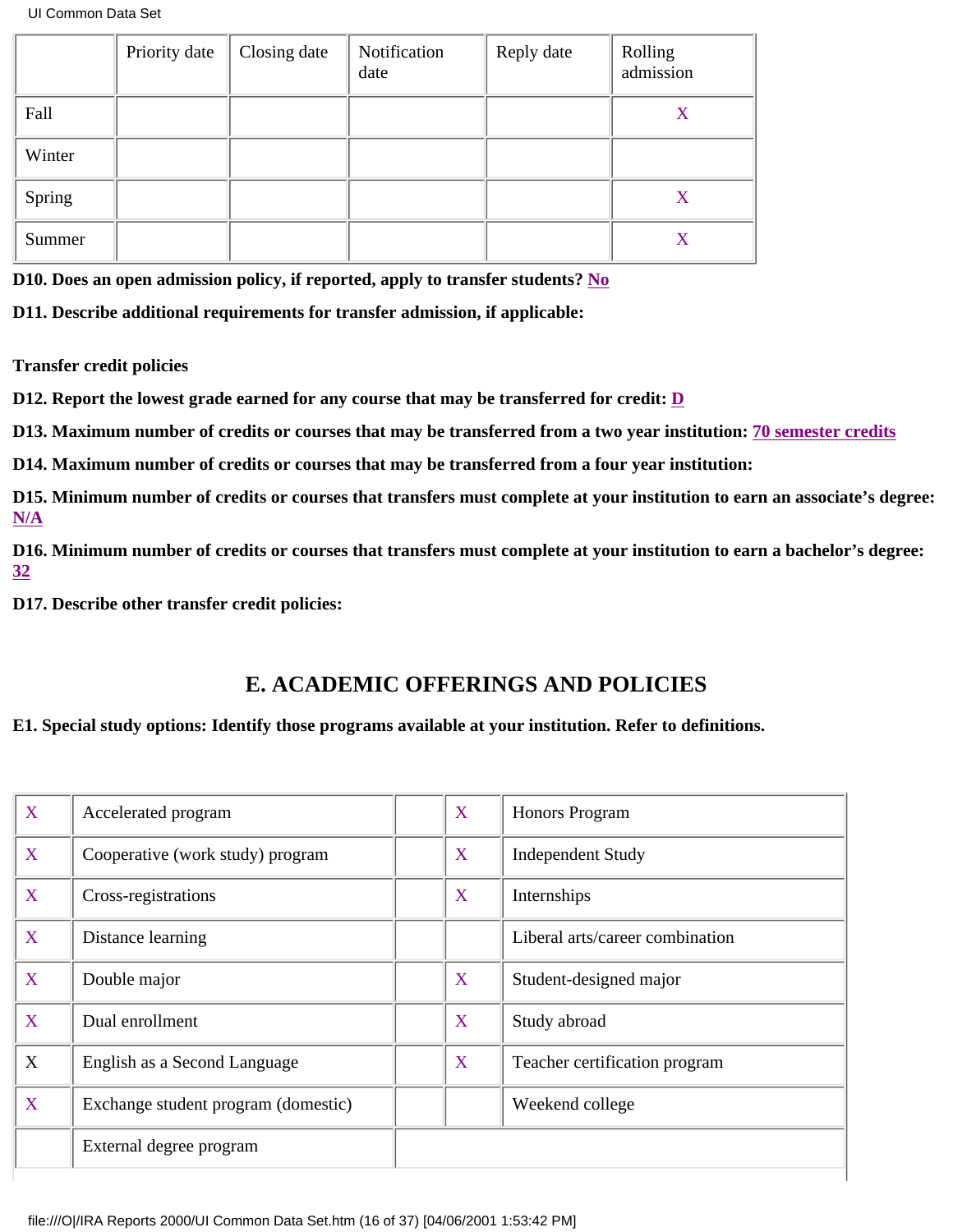<span id="page-16-0"></span>

| $\sim$ $\mu$<br>$  -$<br>- |  |
|----------------------------|--|
|                            |  |

# **E.2 Has been removed from the CDS.**

**E.3. Areas in which all or most students are required to complete some course work prior to graduation.**

| X | Arts/fine arts                     | X | Humanities                           |
|---|------------------------------------|---|--------------------------------------|
| X | Computer literacy                  | X | <b>Mathematics</b>                   |
| X | English (including<br>composition) | X | Philosophy                           |
| X | Foreign languages                  | X | Sciences (biological or<br>physical) |
| X | <b>History</b>                     | X | Social science                       |
| X | <b>Other Communication</b>         |   |                                      |

# **Library Collections**

Report the number of holdings. Refer to the 1998 IPEDS Academic Libraries Survey, Part D, for corresponding equivalents. 2000 Data reported.

**E4. Books, serial backfiles, and government documents (titles) that are accessible through the library's catalog - include bound periodicals and newspapers and exclude microforms: 1,355,911 (sum of lines 27 and 29, col. 2)**

**E5. Current serial subscriptions (paper, microform, electronic): 14,230 (sum of lines 30 and 31, col. 2)**

**E6. Microform (units): 1,465,210 (line 28, col. 2)**

**E7. Audiovisual materials (units): 8,717 (line 32, col. 2)**

# **[F. STUDENT LIFE](#page-0-1)**

**F1. Percentages of first-time, first-year (freshman) students and all degree-seeking undergraduates enrolled in fall 2000 who fit the following categories**

| Freshman | All Undergrads |
|----------|----------------|
| 28%      | 31%            |
|          | 28%            |
|          | 21%            |
|          | 45%            |
|          | 55%            |
|          |                |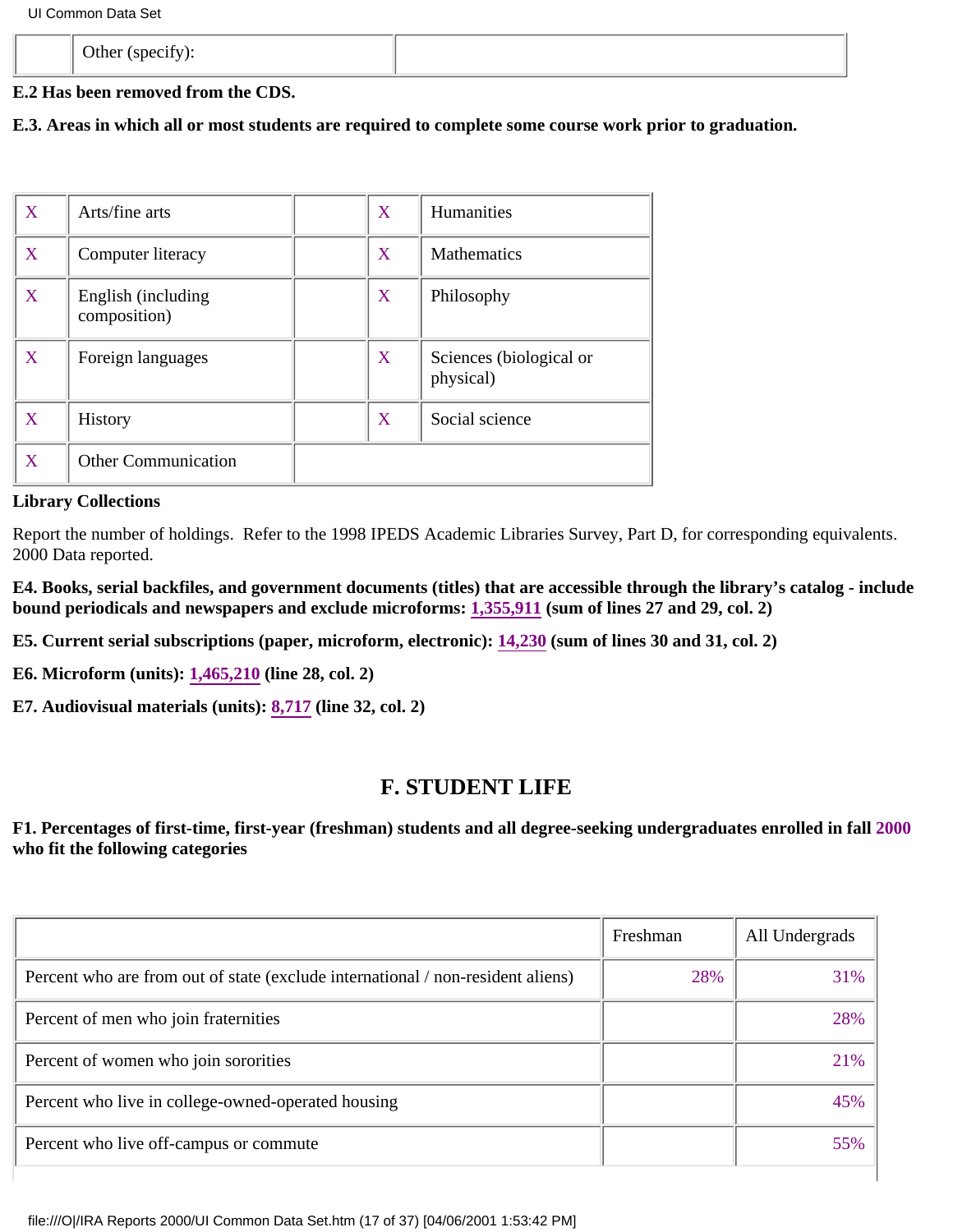| Percent of students age 25 and older              | .89% | 14.5% |
|---------------------------------------------------|------|-------|
| Average age of full-time students                 | 18.7 |       |
| Average age of all students (full- and part-time) | 18.7 |       |

**F2. Activities offered. Identify those programs available at your institution.**

| X | Choral groups        | X | Marching band      | X | Student government          |
|---|----------------------|---|--------------------|---|-----------------------------|
| X | Concert band         | X | Music<br>ensembles | X | Student newspaper           |
| X | Dance                | X | Musical theater    | X | Student-run film<br>society |
| X | Drama/theater        | X | Opera              | X | Symphony orchestra          |
| X | Jazz band            | X | Pep band           | X | <b>Television station</b>   |
| X | Literary<br>magazine | X | Radio station      | X | Yearbook                    |

# **F3. ROTC (program offered in cooperation with Reserve Officers' Training Corps):**

|   | Army ROTC is offered:                                             |  |  |  |  |  |
|---|-------------------------------------------------------------------|--|--|--|--|--|
| X | On campus                                                         |  |  |  |  |  |
|   | At cooperating institution (name):                                |  |  |  |  |  |
|   | Naval ROTC is offered                                             |  |  |  |  |  |
| X | On campus                                                         |  |  |  |  |  |
|   | At cooperating institution (name):                                |  |  |  |  |  |
|   | Air Force ROTC is offered                                         |  |  |  |  |  |
|   | On campus                                                         |  |  |  |  |  |
| X | At cooperating institution (name): Washington State<br>University |  |  |  |  |  |

### **F4. Housing: Check all types of college-owned-operated-affiliated housing available for students at your institution.**

| Co-ed dor |
|-----------|
|           |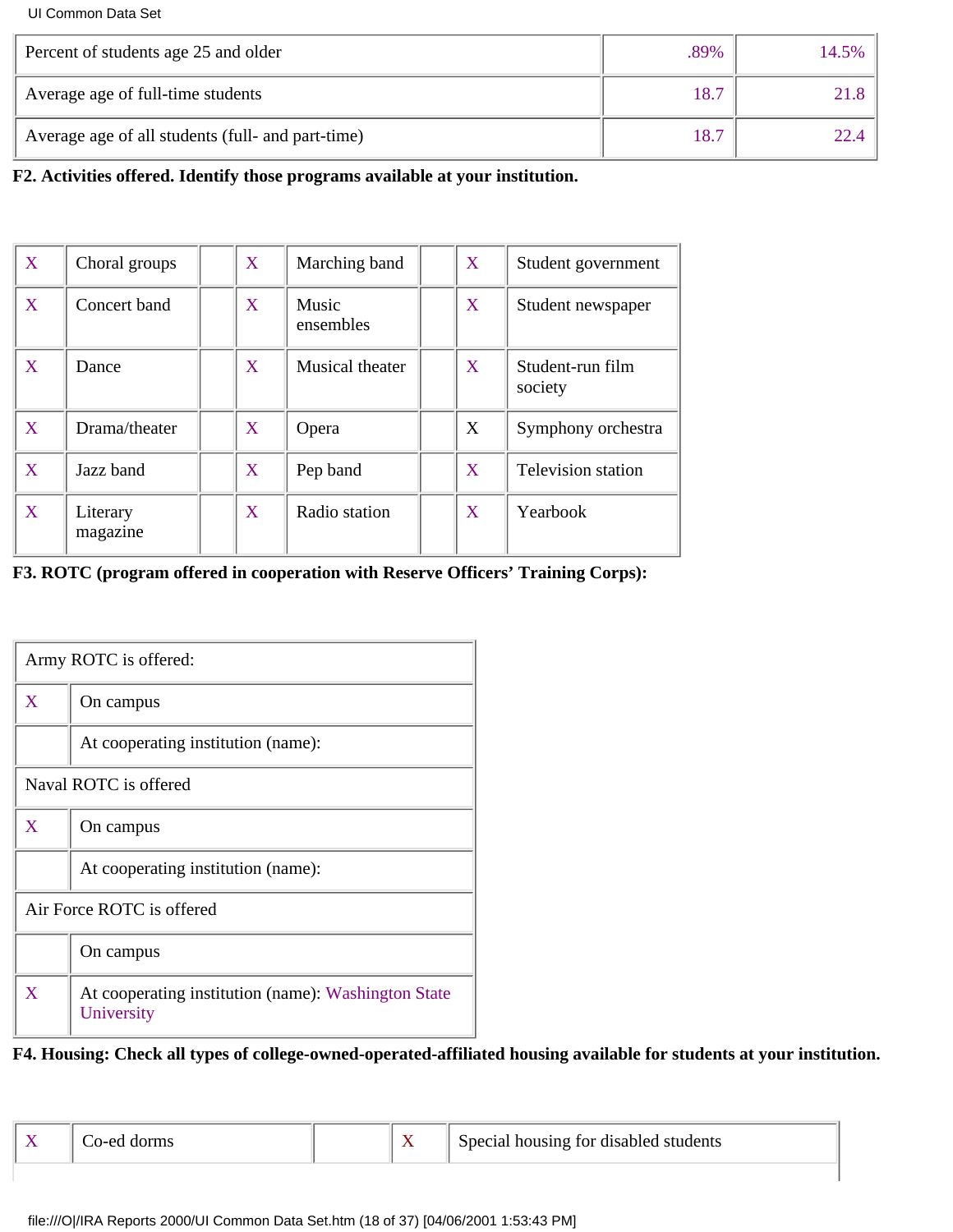<span id="page-18-0"></span>

| X | Men's dorms                        | X | Special housing for international students |
|---|------------------------------------|---|--------------------------------------------|
| X | Women's dorms                      | X | Fraternity/sorority housing                |
| X | Apartments for married<br>students | X | Cooperative housing                        |
| X | Apartments for single students     |   |                                            |
|   | Other housing options (specify):   |   |                                            |

# **G. ANNUAL EXPENSES**

### **Provide 2000-01 academic year costs for the following categories that are applicable to your institution.**

### **G1. Undergraduate, full-time tuition, required fees, room and board**

### NOTE: Data for 2001-02 will be available in late April.

List the typical tuition, required fees, and room and board for a full-time undergraduate student for the FULL 2000-01 academic year. A full academic year refers to the period of time generally extending from September to June; usually equated to two semesters or trimesters, three quarters, or the period covered by a four-one-four plan. **Required fees** include only charges that all full-time students must pay that are *not* included in tuition (e.g., registration, health, or activity fees.) Do *not* include optional fees (such as parking, laboratory use).

|                                     |                | 1999-00        | 2000-01        |                |
|-------------------------------------|----------------|----------------|----------------|----------------|
|                                     | First-year     | Undergraduates | First-year     | Undergraduates |
| PRIVATE INSTITUTIONS:               |                |                |                |                |
| PUBLIC INSTITUTIONS<br>In-district: |                |                |                |                |
| In-state (out of district):         | $\overline{0}$ | $\overline{0}$ | $\overline{0}$ | $\overline{0}$ |
| Out-of-state:                       | 6,000          | 6,000          | 6,000          | 6,000          |
| NONRESIDENT ALIENS:                 | 6,000          | 6,000          | 6,000          | 6,000          |
|                                     |                |                |                |                |
| <b>REQUIRED FEES:</b>               | 2,348          | 2,348          | 2,476          | 2,476          |
|                                     |                |                |                |                |
| ROOM AND BOARD:<br>(on-campus)      | 3,952          | 3,952          | 4,064          | 4,064          |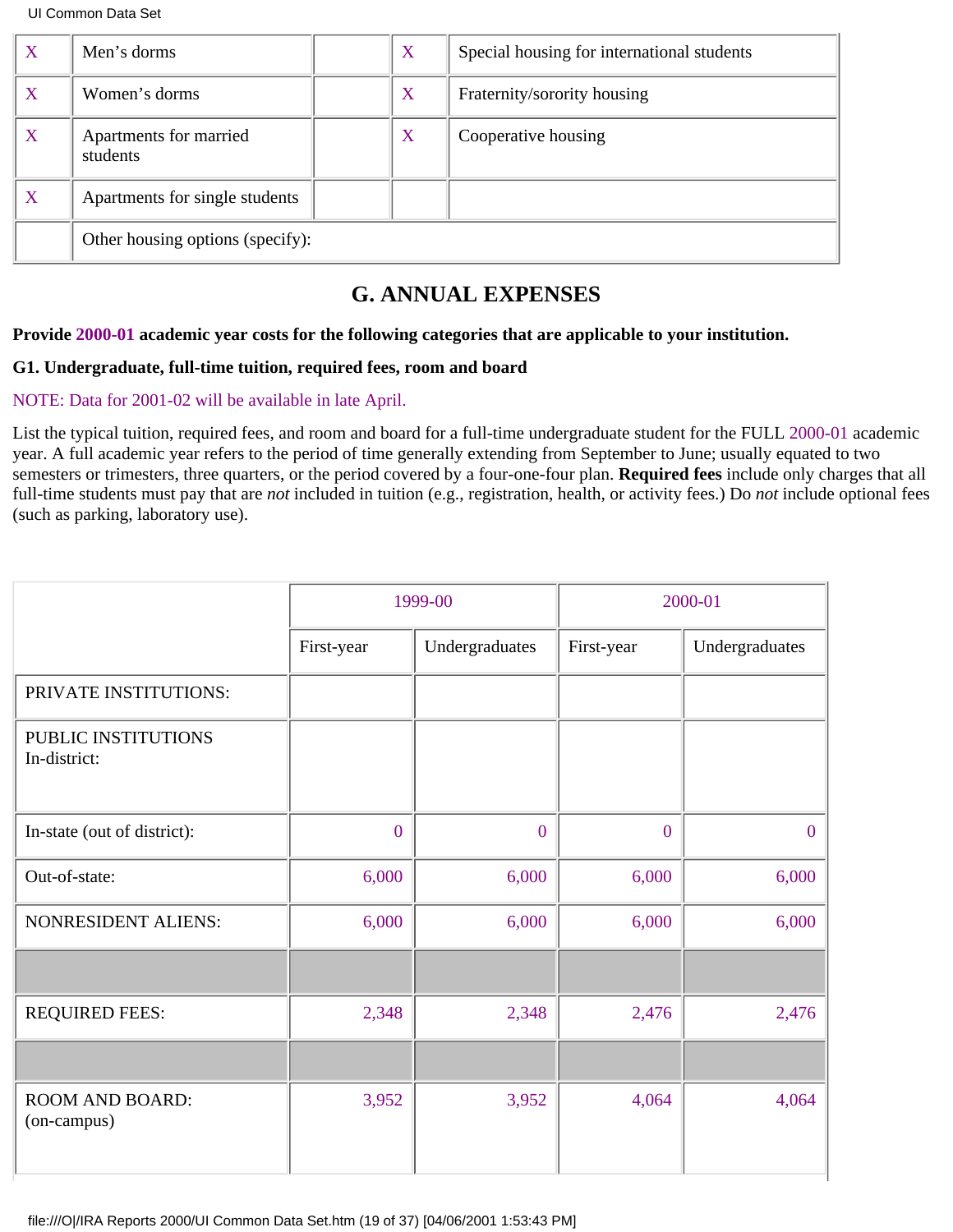| <b>ROOM ONLY:</b><br>(on-campus)  |  |  |
|-----------------------------------|--|--|
| <b>BOARD ONLY:</b><br>(on-campus) |  |  |

Comprehensive tuition/room/board fee (if your college cannot provide separate tuition/room/board/fees): \_\_\_\_\_\_\_

Other Room and Board costs vary. The figures listed above reflect an average of on-campus (resident halls),

Greek (fraternities or sororities), and off-campus living.

**G2. Number of credits per term a student can take for the stated full-time tuition:8 minimum \_20\_maximum**

**G3. Do tuition and fees vary by year of study (e.g., sophmore, junior, senior)? No**

**G4. If tuition and fees vary by undergraduate instructional program, describe briefly:**

**G5. Provide the estimated expenses for a typical full-time, undergraduate student:**

|                        |           | 1999-00                          |                                      | 2000-01   |                                  |                                      |
|------------------------|-----------|----------------------------------|--------------------------------------|-----------|----------------------------------|--------------------------------------|
|                        | Residents | Commuters<br>(living at<br>home) | Commuters<br>(not living<br>at home) | Residents | Commuters<br>(living at<br>home) | Commuters<br>(not living<br>at home) |
| Books and<br>supplies: | 1,024     | 1,024                            | 1,024                                | 1,076     | 1,076                            | 1,076                                |
| Room and<br>Board:     | 3,952     |                                  | 3,952                                | 4,064     |                                  | 4,064                                |
| Transportation:        | 936       | 936                              | 936                                  | 964       | 964                              | 964                                  |
| Other<br>expenses:     | 1,890     | 1,890                            | 1,890                                | 1,930     | 1,930                            | 1,930                                |

**G6. Undergraduate per-credit-hour charges:**

|                                                      | 1999-00 | 2000-01 |
|------------------------------------------------------|---------|---------|
| <b>PRIVATE</b><br><b>INSTITUTIONS:</b>               |         |         |
| <b>PUBLIC</b><br><b>INSTITUTIONS</b><br>In-district: | 117     | 123     |
| In-state<br>(out-of-district):                       | 117     | 123     |

file:///O|/IRA Reports 2000/UI Common Data Set.htm (20 of 37) [04/06/2001 1:53:43 PM]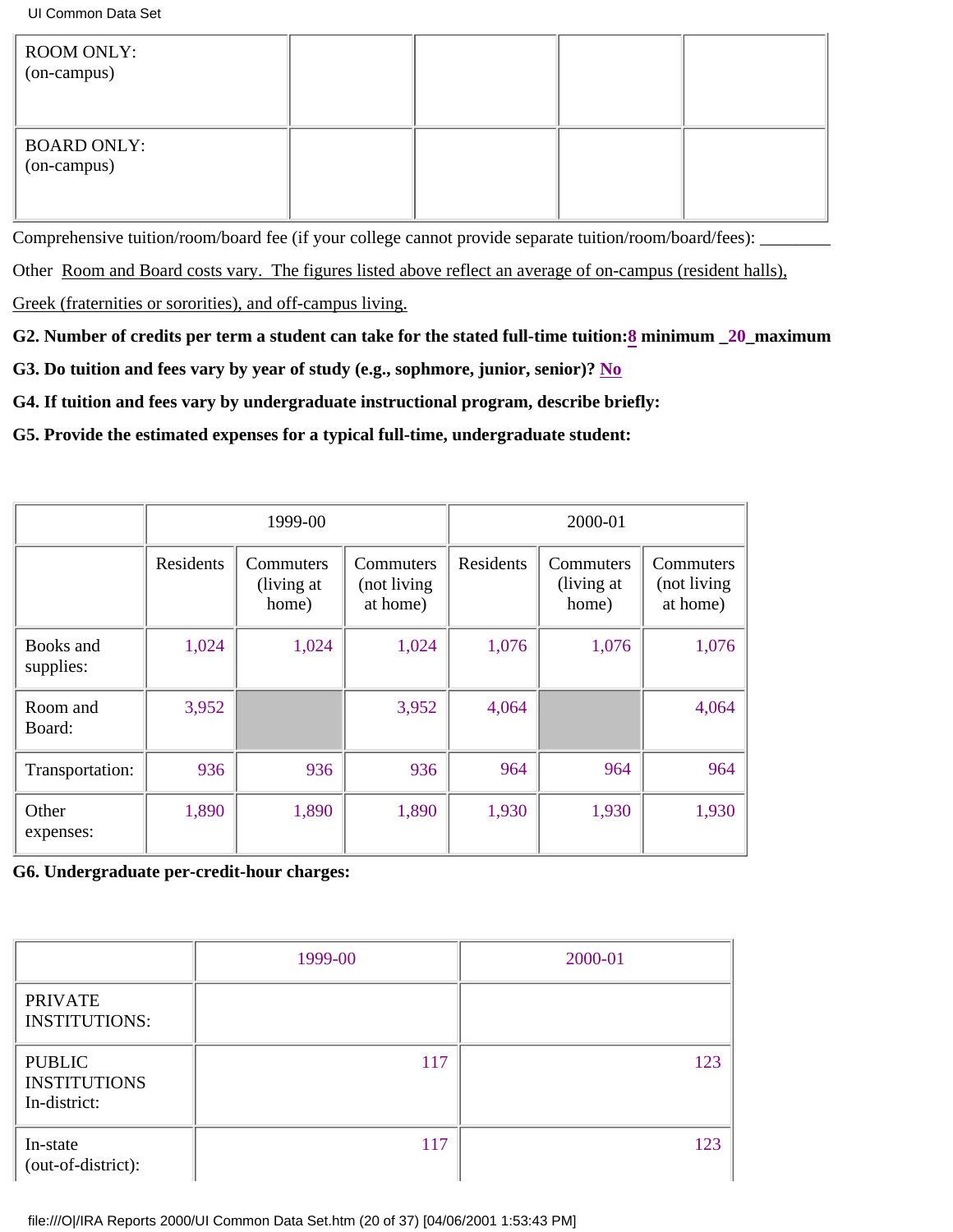<span id="page-20-0"></span>

| Out-of-state                   | 212 | 218 |
|--------------------------------|-----|-----|
| NON-RESIDENT<br><b>ALIENS:</b> | 212 | 218 |

# **H. FINANCIAL AID**

### **Aid Awarded to Enrolled Undergraduates**

**H1. Enter total dollar amounts awarded to full-time and less than full-time degree-seeking undergraduates (using the same cohort reported in CDS Question B1, "total degree-seeking" undergraduates) in the following categories. Include aid awarded to international students (i.e., those not qualifying for federal aid). Aid that is non-need-based but that was used to meet need should be reported in the need-based aid columns. (For a suggested order of procedence in assigning categories of aid to cover need, see the entry for "non-need-based gift aid" on the last page of the definitions section.)**

Indicate the academic year for which data are reported for items H1, H2, H2A, and H6 below:

 $\_X_$  2000-2001 estimated or  $\_$  1999-2000 final

|                                                                                                                                                                                                     | Need-based     | Non-need-based |
|-----------------------------------------------------------------------------------------------------------------------------------------------------------------------------------------------------|----------------|----------------|
|                                                                                                                                                                                                     | \$             | $\mathbb{S}$   |
| <b>Scholarships/Grants</b>                                                                                                                                                                          |                |                |
| Federal                                                                                                                                                                                             | \$6,300,109    | $\overline{0}$ |
| <b>State</b>                                                                                                                                                                                        | \$169,507      | \$131,280      |
| Institutional (endowment,<br>alumni, or other institutional<br>awards) and external funds<br>awarded by tghe college<br>excluding athletic aid and<br>tuition waivers (which are<br>reported below) | \$606,475      | \$4,950,000    |
| Scholarships/grants from<br>external sources (e.g.,<br>Kiwanis, National Merit)<br>not awarded by the college                                                                                       | $\overline{0}$ | \$1,185,173    |
| <b>Total Scholarship/Grants</b>                                                                                                                                                                     | \$7,076,091    | \$6,266,453    |
| <b>Self-Help</b>                                                                                                                                                                                    |                |                |
| Student loans from all<br>sources (excluding parent<br>loans)                                                                                                                                       | \$20,539,671   | \$12,765,735   |
| <b>Federal Work Study</b>                                                                                                                                                                           | \$714,309      |                |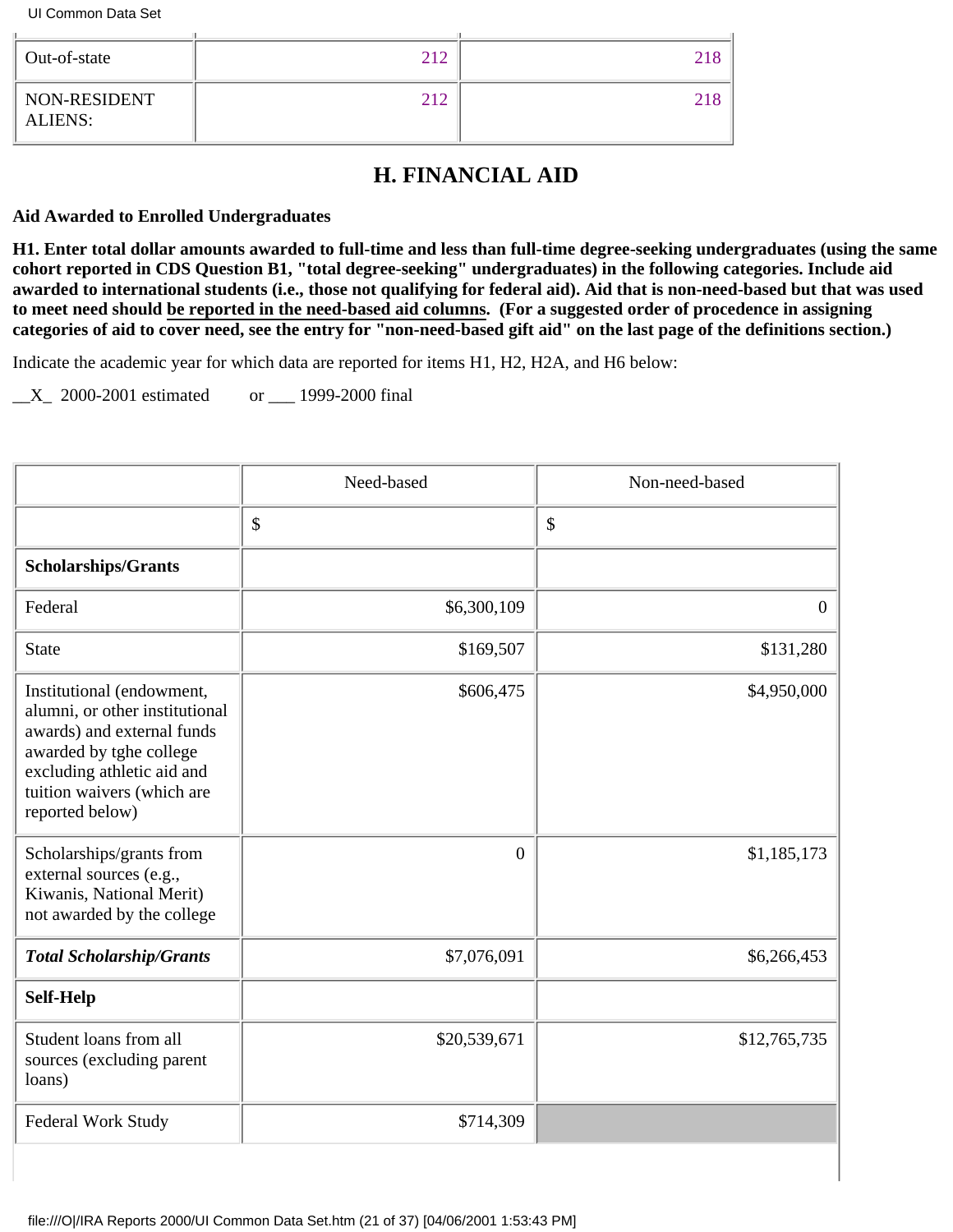| State and other work<br>study/employment | \$431,290    |              |
|------------------------------------------|--------------|--------------|
| <b>Total Self-Help</b>                   | \$21,685,270 | \$12,765,735 |
| Parent Loans                             |              | \$730,158    |
| <b>Tuition Waivers</b>                   |              | \$3,765,754  |
| <b>Athletic Awards</b>                   |              | \$2,252,093  |

**Note: Some publishers may do a simple calculation with the above dollar amounts and number of recipients in order to calculate average grant award, average loan, etc., made to undergraduates.**

**H2. Number of Enrolled Students Receiving Aid: List the number of degree-seeking full-time and less-than-full-time undergraduates who applied for and received financial aid. Aid that is non-need-based but that was used to meet need should be counted as need-based aid.** Numbers should reflect the cohort receiving the dollars reported in H1. Note: In the chart below, students may be counted in more than one row, and full-time freshmen should also be counted as full-time undergraduates.

|               |                                                                                                                                            | First-time,<br>full-time<br>freshmen | Full-time<br>undergrads<br>(Incl. Fresh) | Less than<br>full-time<br>undergrads |
|---------------|--------------------------------------------------------------------------------------------------------------------------------------------|--------------------------------------|------------------------------------------|--------------------------------------|
| a)            | Number of degree-seeking undergraduate students (CDS Item<br>B1 if reporting on Fall 2000 cohort)                                          | 1,329                                | 7,010                                    |                                      |
| b)            | Number of students in line a who were financial aid<br>applicants (include applicants for all types of aid)                                | 989                                  | 4,902                                    |                                      |
| $\mathbf{c})$ | Number of students in line <b>b</b> who were determined to have<br>financial need                                                          | 698                                  | 3,894                                    |                                      |
| $\mathbf{d}$  | Number of students in line c who received any financial aid                                                                                | 690                                  | 3,814                                    |                                      |
| e)            | Number of students in line <b>d</b> who received any need-based<br>gift aid                                                                | 512                                  | 2,837                                    |                                      |
| f)            | Number of students in line <b>d</b> who received any need-based<br>self-help aid                                                           | 531                                  | 3,300                                    |                                      |
| g)            | Number of students in line <b>d</b> who received any<br>non-need-based gift aid                                                            | 541                                  | 2,464                                    |                                      |
| h)            | Number of students in line <b>d</b> whose need was fully met<br>(exclude PLUS loans, unsubsidized loans, and private<br>alternative loans) | 223                                  | 1,429                                    |                                      |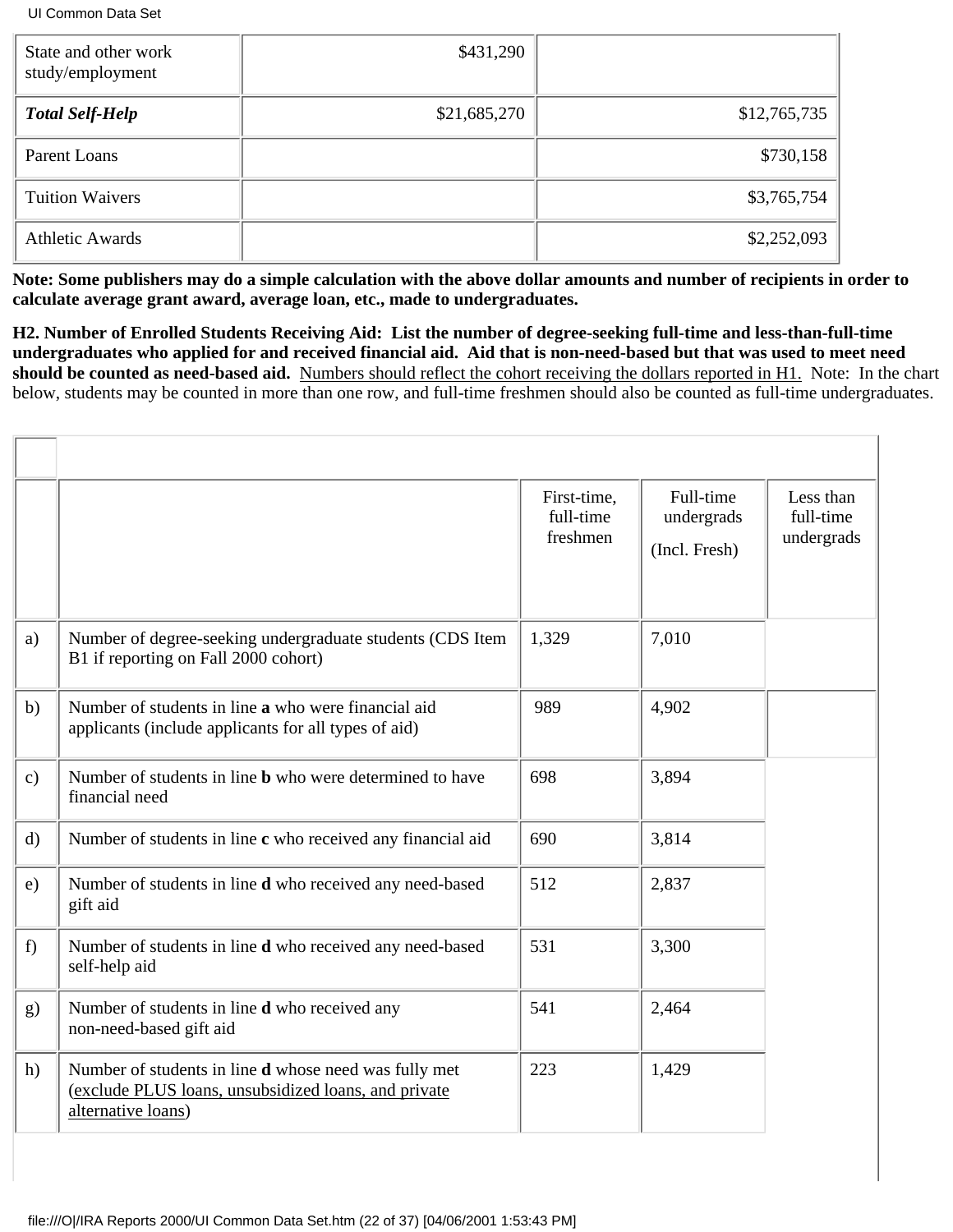| $\mathbf{i}$ | On average, the percentage of need that was met of students<br>who received any need-based aid. Exclude any resources that<br>were awarded to replace EFC (PLUS loans, unsubsidized<br>loans, and private alternative loans) | 79%     | 81%     |    |
|--------------|------------------------------------------------------------------------------------------------------------------------------------------------------------------------------------------------------------------------------|---------|---------|----|
| j)           | The average financial aid package of those in line <b>d</b> . Exclude<br>any resources that were awarded to replace EFC (PLUS)<br>loans, unsubsidized loans, and private alternative loans)                                  | \$6,412 | \$7,590 |    |
| $\mathbf{k}$ | Average need-based gift award of those in line e                                                                                                                                                                             | \$2,034 | \$2,144 | \$ |
| 1)           | Average need-based self-help award (excluding PLUS loans,<br>unsubsidized loans, and private alternative loans) of those in<br>line f                                                                                        | \$3,507 | \$5,575 | \$ |
| m)           | Average need-based loan (excluding PLUS loans,<br>unsubsidized loans, and private alternative loans) of those in<br>line f who received a need-based loan                                                                    | \$3,152 | \$5,371 | \$ |

**H2A. Number of Enrolled Students Receiving Non-need-based Grants and Scholarships:** List the number of degree-seeking full-time and less-than-full-time undergraduates who had no financial need and who received non-need-based gift aid. Numbers should reflect the cohort receiving the dollars reported in **H1.** Note: In the chart below, students may be counted in more than one row, and full-time freshmen should also be counted as full-time undergraduates.

|                                                                                                                                                                                      | <b>First-time</b><br><b>Full-time</b><br>Freshmen | <b>Full-time</b><br>Undergrad (Incl.<br>Fresh) | <b>Less Than</b><br><b>Full-time</b><br><b>Undergrad</b> |
|--------------------------------------------------------------------------------------------------------------------------------------------------------------------------------------|---------------------------------------------------|------------------------------------------------|----------------------------------------------------------|
| n) Number of students in line <b>a</b> who had no<br>financial need and who received<br>non-need-based gift aid (exclude those<br>receiving athletic awards and tuition<br>benefits) | 472                                               | 1,568                                          |                                                          |
| $ o\rangle$ Average dollar amount of<br>non-need-based gift aid awarded to students<br>$\ln$ line <b>n</b>                                                                           | \$2,338                                           | \$3,136                                        |                                                          |
| (p) Number of students in line <b>a</b> who<br>received a non-need-based athletic grant or<br>scholarship                                                                            | unknown                                           | 274                                            |                                                          |
| $ q\rangle$ Average dollar amount of<br>non-need-based athletic grants and<br>scholarships awarded to students in line p                                                             | \$8,486                                           | \$8,486                                        |                                                          |

**H3. Which needs-analysis methodology does your institution use in awarding institutional aid?**

# **\_\_X\_\_Federal methodology (FM)**

**\_\_\_\_\_Institutional methodology (IM)**

**\_\_\_\_\_Both FM and IM**

**H4. Percent of the 2000 undergraduate class who graduated between July 1, 1999 and June 30, 2000 and borrowed through any loan programs (federal, state, subsidized, unsubsidized, private, etc.; exclude parent loans). Include only students who borrowed while enrolled at your institution.: 67%**

**H5. Average per-borrower cumulative undergraduate indebtedness of those in line H4. Do not include money borrowed at other institutions: \$18,465**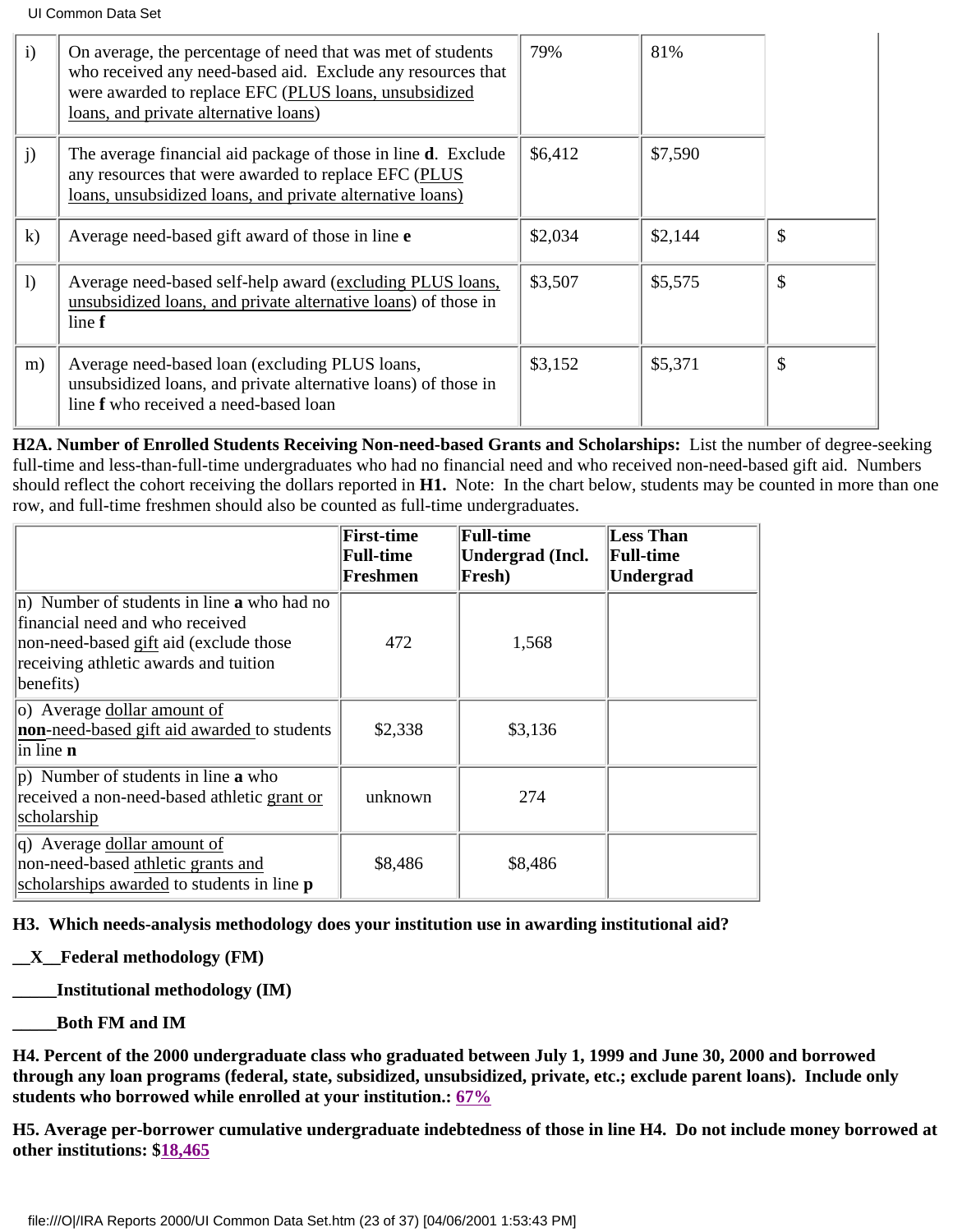**Aid to Undergraduate Degree-seeking Nonresident Aliens (Note: Report numbers and dollar amounts for the same academic year checked in item H1.)**

**H6. Indicate your institution's policy regarding financial aid for undergraduate, degree-seeking (non-resident aliens):** \_\_\_ College-administered need-based financial aid is available

- $X_$  College-administered non-need-based financial aid is available
- College-administered financial aid is not available

If college-administered financial aid is available for undergraduate degree-seeking, non-resident aliens, provide the number of undergraduate degree-seeking nonresident aliens who received need-based or non-need-based aid: \_\_\_80\_\_\_\_\_\_\_\_\_

Average dollar amount awarded to international degree-seeking nonresident aliens: \$\_3,000\_\_\_\_\_\_\_\_

Total dollar amount of financial aid from all sources awarded to all undergraduate degree-seeking non-resident aliens: \$\_246,000\_

# **Process for First-Year/freshman Students**

**H7. Check off all financial aid forms which domestic first-year (freshman) financial aid applicants must submit:**

| X | <b>FAFSA</b>                                         |
|---|------------------------------------------------------|
|   | Institution's own financial aid form                 |
| X | <b>CSS/Financial Aid PROFILE</b>                     |
|   | State aid form                                       |
|   | Noncustodial (Divorced/separated) Parent's Statement |
|   | Business/Farm Supplement                             |
| X | Other: Admission application                         |

**H8. Check off all financial aid forms non-resident alien first-year financial aid applicants must submit:**

| $\mathbf X$  | Institution's own financial aid form           |
|--------------|------------------------------------------------|
| $\mathbf{X}$ | <b>CSS/Financial Aid PROFILE</b>               |
|              | State aid form                                 |
|              | Foreign Student's Financial Aid<br>Application |
|              | Foreign Student's Certification of<br>Finances |
|              | Other (OSAP form-Canadians/Ontario)            |

**H9. Indicate filing dates for first-year (freshman) students:**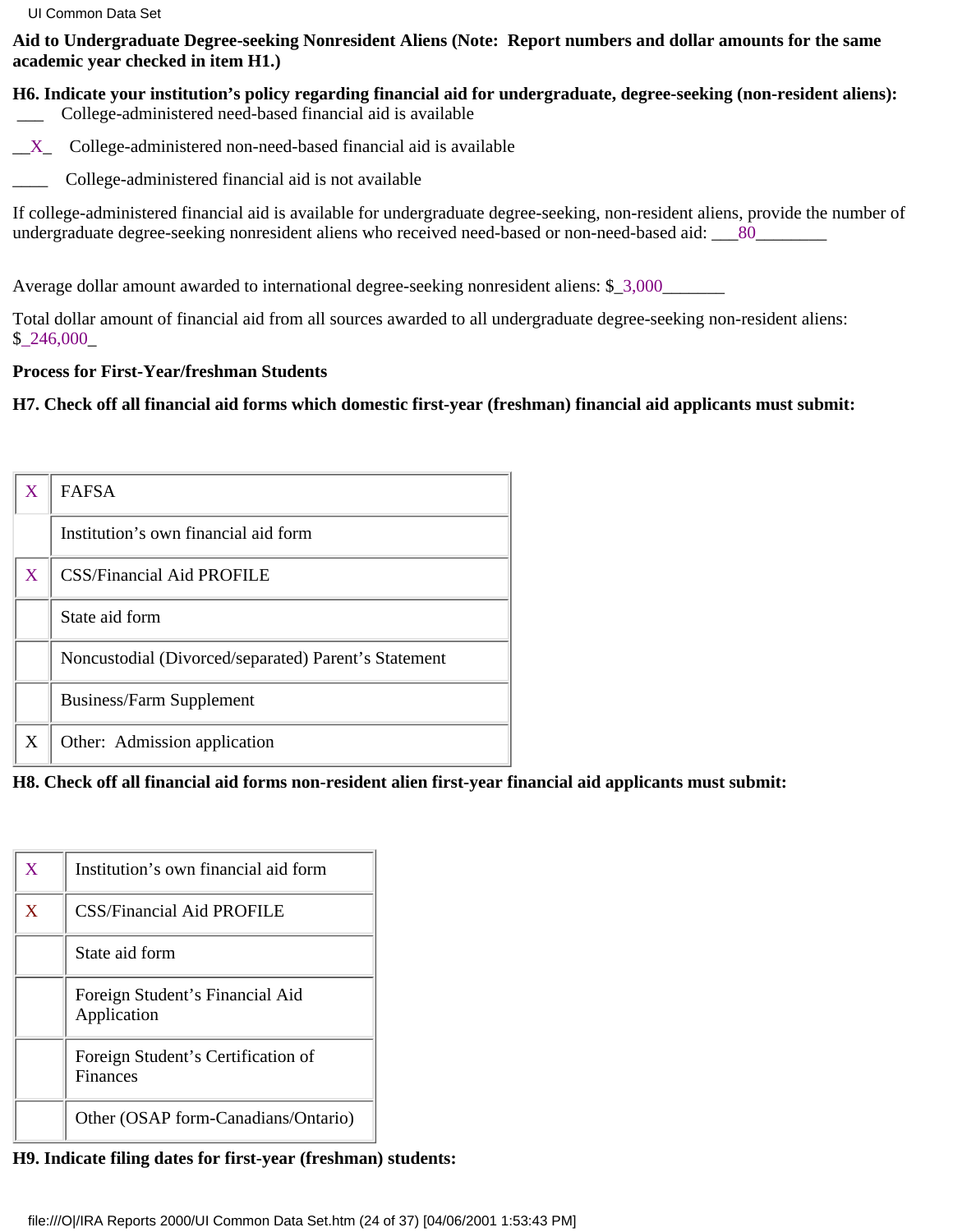| Priority date for filing required financial aid forms                              |  |
|------------------------------------------------------------------------------------|--|
| Deadline for filing required financial aid forms                                   |  |
| No deadline for filing required forms (applications processed on a rolling basis): |  |

### **H10. Indicate notification dates for first-year (freshman) students:**

| Students notified on or about (date):                           |              |
|-----------------------------------------------------------------|--------------|
| Students notified on a rolling basis: (if YES, starting date) : | Yes, April 1 |

### **H11. Indicate reply dates:**

Students must reply by (date): **\_\_\_\_\_\_\_\_\_\_** or within **3** weeks of notification.

# **Types of Aid Available**

Please check off all types of aid available at your institution:

### **H12. Loans**

# FEDERAL DIRECT STUDENT LOAN PROGRAM (DIRECT LOAN)

| Direct Subsidized Stafford Loans   |
|------------------------------------|
| Direct Unsubsidized Stafford Loans |
| Direct PLUS Loans                  |

### FEDERAL FAMILY EDUCATION LOAN PROGRAM (FFEL)

| FFEL Subsidized Stafford Loans   |  |
|----------------------------------|--|
| FFEL Unsubsidized Stafford Loans |  |
| <b>FFEL PLUS Loans</b>           |  |
| <b>FFEL Consolidation Loans</b>  |  |

| <b>Federal Perkins Loans</b> |
|------------------------------|
| <b>Federal Nursing Loans</b> |
| <b>State Loans</b>           |
|                              |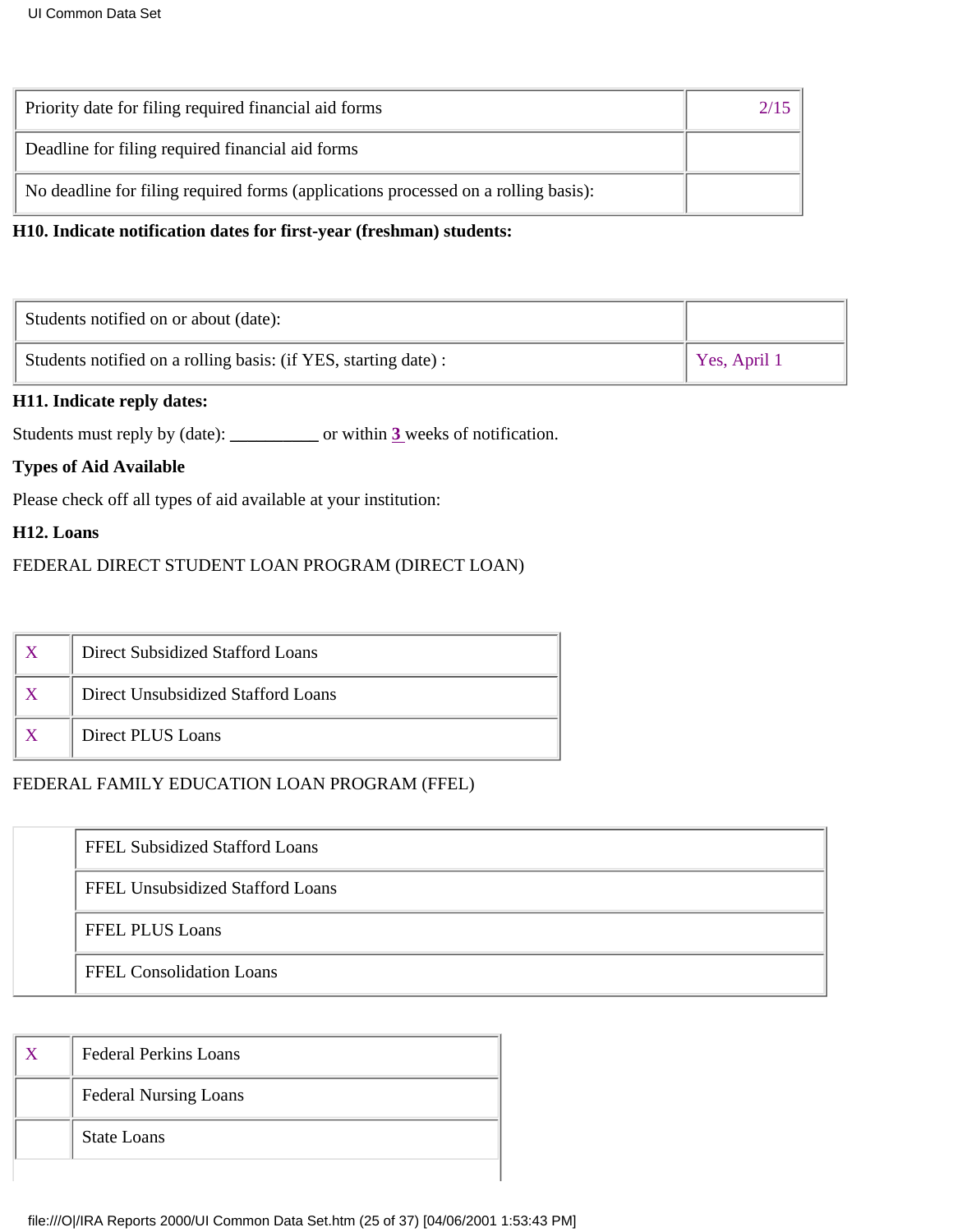| College/university loans from institutional funds |
|---------------------------------------------------|
| Other (specify):                                  |

### **H13. Scholarships and Grants**

Need based:

| $\overline{\text{X}}$ | <b>Federal Pell</b>                                  |
|-----------------------|------------------------------------------------------|
| X                     | <b>SEOG</b>                                          |
| X                     | State scholarships/grants                            |
| X                     | Private scholarships                                 |
| X                     | College/university gift aid from institutional funds |
|                       | United Negro College Fund                            |
|                       | <b>Federal Nursing Scholarship</b>                   |
|                       | Other - third party payments                         |

Non-need based (college-administered):

| X | <b>State</b>                    |
|---|---------------------------------|
| X | Academic                        |
| X | Creative arts/performance       |
| X | Special achievements/activities |
| X | Special characteristics         |
| X | Athletic                        |
| X | <b>ROTC</b>                     |
|   | Other - third party payments    |

### **I-1. Please report number of instructional faculty members in each categaroy for Fall 2000.**

The following definition of instructional faculty is used by the American Association of University Professors (AAUP) in its annual Faculty Compensation Survey. Instructional Faculty is defined as those members of the instructional-research staff whose major regular assignment is instruction, including those with released time for research. Institutions are asked to EXCLUDE:

(a) instructional faculty in preclinical and clinical medicine

(b) administrative officers with titles such as dean of students, librarian, registrar, coach, and the like, even though they may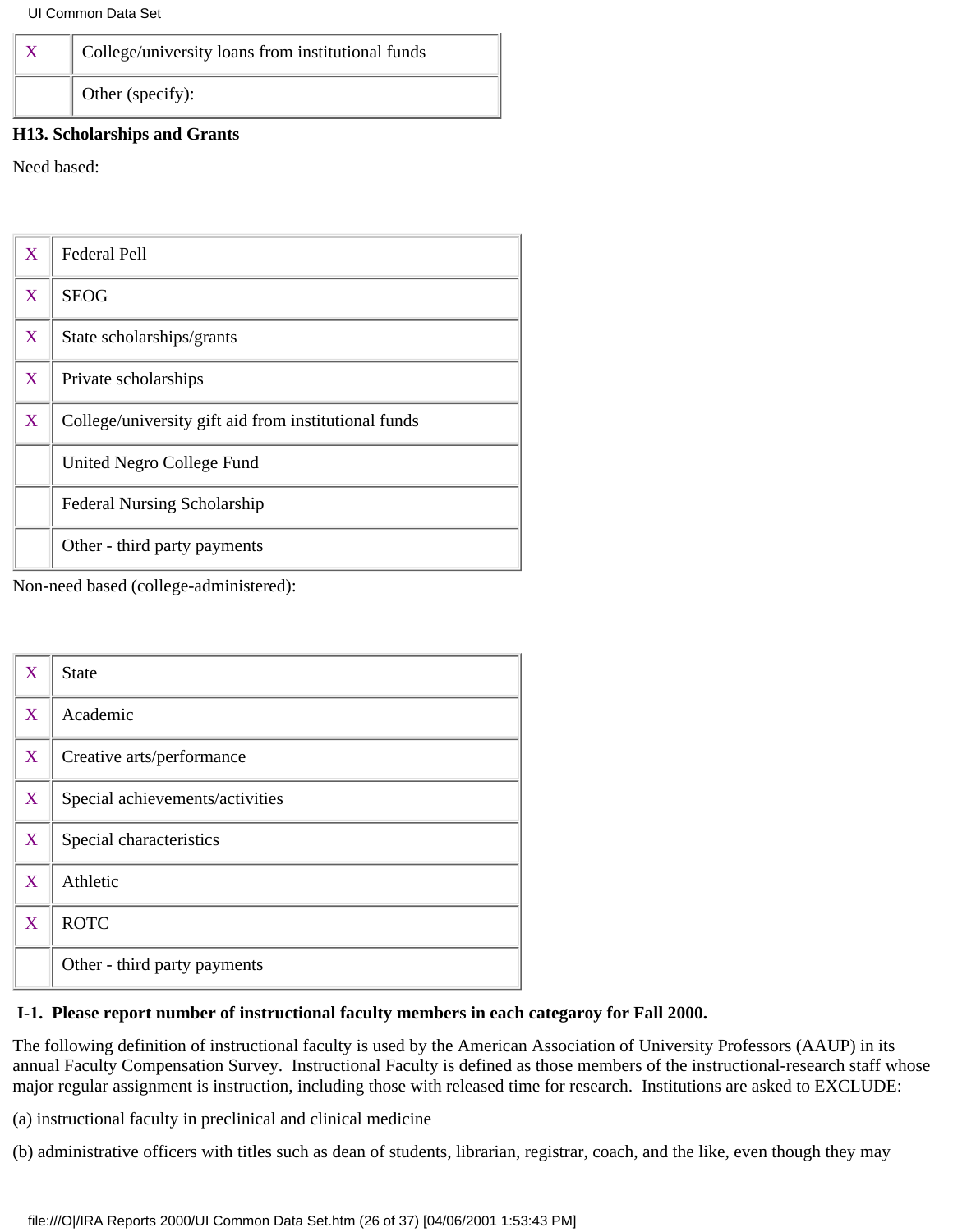devote part of their time to classroom instruction and may have faculty status.

(c) undergraduate or graduate students who assist in the instruction of courses, but have titles such as teaching assistant, teaching fellow, and the like

(d) faculty on leave without pay, and

(e) replacement faculty for faculty on sabbatical leave

*Full-time:* faculty employed on a full-time basis

*Part-time:* faculty teaching less than two semesters, three quarters, two trimesters, or two four-month sessions. Also includes adjuncts and part-time instructors.

*Minority faculty:* includes faculty who designate themselves as black, non-Hispanic; American Indian or Alaskan native; Asian or Pacific Islander; or Hispanic.

*Doctorate:* includes such degrees as Doctor of Education, Doctor of Juridical Science, Doctor of Public Health, and Doctor of Philosophy degree in any field such as agronomy, food technology, education, engineering, public administration, ophthalmology, or radiology.

*First-profession:* includes the fields of dentistry (DDS or DMD), medicine (MD), optometry (OD), osteopathic medicine (DO), pharmacy (DPharm or BPharm), podiatric medicine (DPM), veterinary medicine (DVM), chiropractic (DC or DCM), law (JD) and theological professions (MDiv, MHL).

*Terminal degree:* the highest degree in a field: example, M. Arch (architecture) and MFA (master of fine arts).

|                                                                                                                                 | Full-time | Part-time        | Total |
|---------------------------------------------------------------------------------------------------------------------------------|-----------|------------------|-------|
| a.) Total number of<br>instructional faculty                                                                                    | 559       | 41               | 600   |
| b.) Total number who<br>are members of minority<br>groups                                                                       | 42        | $\mathbf{1}$     | 43    |
| $ c $ .) Total number who<br>are women                                                                                          | 140       | 11               | 151   |
| d.) Total number who<br>lare men                                                                                                | 419       | 30               | 449   |
| e.) Total number who<br>are non-resident aliens<br>(international)                                                              | 35        | $\boldsymbol{0}$ | 35    |
| f.) Total number with<br>doctorate, first<br>professional, or other<br>terminal degree                                          | 498       | 30               | 528   |
| g.) Total number whose<br>highest degree is a<br>master's but not a<br>terminal master's                                        | 35        | 6                | 41    |
| h.) Total number whose<br>highest degree is a<br>bachelor's                                                                     | 6         | $\mathbf{1}$     | 7     |
| i.) Total number whose<br>highest degree is<br>unknown or other<br>(Note: Items $f, g, h$ , and i<br>must sum up to item $a$ .) | 20        | $\overline{4}$   | 24    |
|                                                                                                                                 |           |                  |       |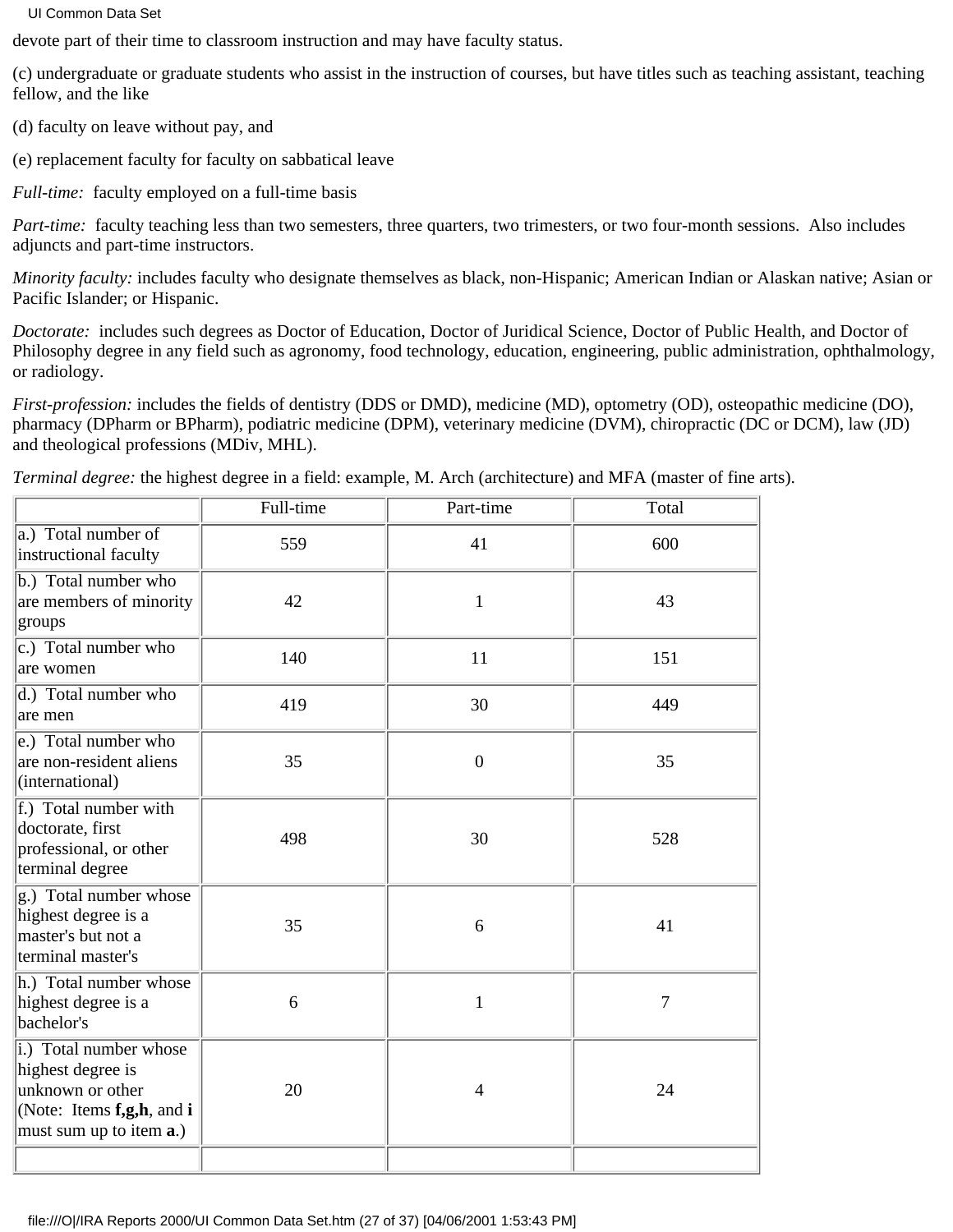### **I-2. Student to Faculty Ratio**

Report the Fall 2000 ratio of full-time equivalent students (full-time plus 1/3 part time) to full-time equivalent instructional faculty (full time plus 1/3 part time). In the ratio calculations, exclude both faculty and students in stand-alone graduate or professional programs such as medicine, law, veterinary, dentistry, social work, business, or public health in which faculty teach virtually only graduate level students. Do not count undergraduate or graduate student teaching assistants as faculty.

Fall 2000 Student to Faculty ratio: 17 to 1.

### **I-3. Undergraduate Class Size**

In the table below, please use the following definitions to report information about the size of classes and class sections offered in the Fall 2000 term.

*Class Sections*: A class section is an organized course offered for credit, identified by discipline and number, meeting at a stated time or times in a classroom or similar setting, and not a subsection such as a laboratory or discussion session. Undergraduate class sections are defined as any sections in which at least one degree-seeking undergraduate student is enrolled for credit. Exclude distance learning classes and noncredit classes and individual instruction such as dissertation or thesis research, music instruction, or one-to-one readings. Exclude students in independent study, co-operative programs, internships, foreign language taped tutor sessions, practicums, and all students in one-on-one classes. Each class section should be counted only once and should not be duplicated because of course catalog cross-listings.

*Class Subsections:* A class subsection includes any subsection of a course, such as a laboratory, recitation, and discussion subsections that are supplementary in nature and are scheduled to meet separately from the lecture portion of the course. Undergraduate subsections are defined as any subsections of courses in which degree-seeking undergraduate students enrolled for credit. As above, exclude noncredit classes and individual instruction such as dissertation or thesis research, music instruction, or one-to-one readings. Each class subsection should be counted only once and should not be duplicated because of cross-listings.

Using the above definitions, please report for each of the following class-size intervals the number of *class sections* and *class subsections* offered in Fall 2000. For example, a lecture class with 800 students who met at another time in 40 separate labs with 20 students should be counted once in the "100+" column in the class section column and 40 times under the "20-29" column of the class subsections table.

### **Number of Class Sections with Undergraduates Enrolled**

|                                     | $2 - 9$ | $10-19$ | $20-29$ | 30-39 | 40-49 | 50-99 | $100+$ | Total |
|-------------------------------------|---------|---------|---------|-------|-------|-------|--------|-------|
| <b>CLASS</b><br><b>SECTIONS</b>     | 290     | 301     | 214     | 131   | 46    | 107   | 22     | 1,111 |
|                                     |         |         |         |       |       |       |        |       |
| <b>CLASS</b><br><b>SUB-SECTIONS</b> |         |         |         |       |       |       |        |       |

### **Undergraduate Class Size (provide numbers)**

# **J. DEGREES CONFERRED**

### **Degrees conferred between July 1, 1999 and June 30, 2000**

### **Reference: IPEDS Completions, Part A**

For each of the following discipline areas, provide the percentage of diplomas/certificates, associate, and bachelor's degrees awarded.

| <b>Category</b><br>Diploma/<br><b>Certificates</b> |  | <b>Associate</b> | <b>Bachelor's</b> | <b>CIP</b> Categories to<br>Include |
|----------------------------------------------------|--|------------------|-------------------|-------------------------------------|
|                                                    |  |                  |                   |                                     |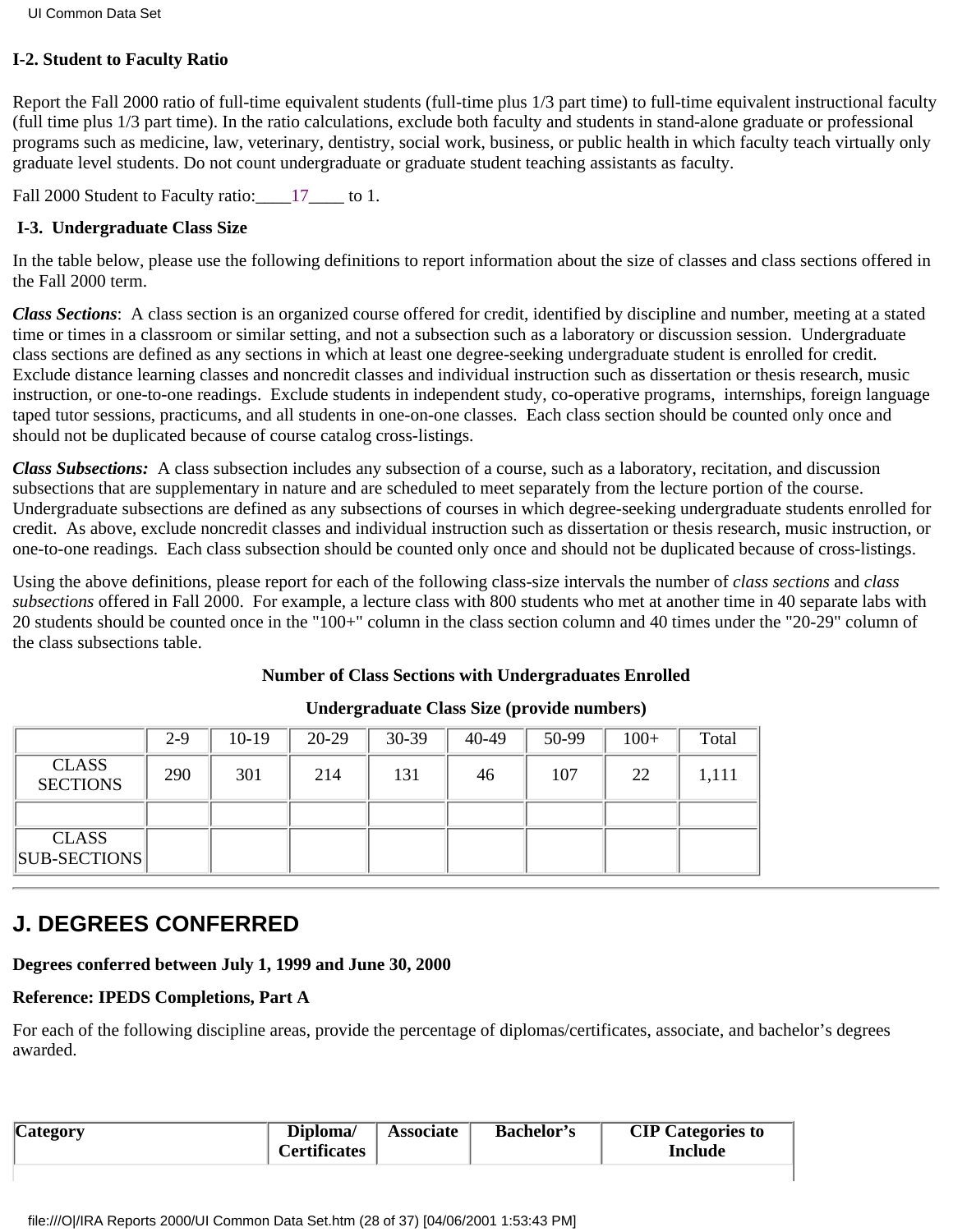| Agriculture                       | 4%                 | $1$ and $2$                         |
|-----------------------------------|--------------------|-------------------------------------|
| Architecture                      | $4\%$              | $\overline{\mathsf{4}}$             |
| Area and ethnic studies           | $\overline{.1\%}$  | 5                                   |
| Biological/life sciences          | $\overline{5.5\%}$ | $\overline{26}$                     |
| Business/marketing                | 10.5%              | <b>8</b> and 52                     |
| Communications/communication      | 5%                 | $9$ and $10$                        |
| technologies                      |                    |                                     |
| Computer and information          | 2.5%               | $\overline{11}$                     |
| sciences                          |                    |                                     |
| Education                         | 16.25%             | $\overline{13}$                     |
| Engineering/engineering           | 10.6%              | 14 and 15                           |
| technologies                      |                    |                                     |
| English                           | 1.9%               | $\overline{23}$                     |
| Foreign languages and literature  | 2.1%               | $\overline{16}$                     |
| Health professions and related    | $\overline{0}$     | $\overline{51}$                     |
| sciences                          |                    |                                     |
| Home economics and vocational     | 5.6%               | $\overline{19}$ and $\overline{20}$ |
| home economics                    |                    |                                     |
| <b>Interdisciplinary studies</b>  | $\overline{.1\%}$  | $\overline{30}$                     |
| Law/legal studies                 | $\overline{0}$     | $\overline{22}$                     |
| Liberal arts/general studies      | 2.5%               | $\overline{24}$                     |
| Library science                   | $\overline{0}$     | $\overline{25}$                     |
| <b>Mathematics</b>                | .9%                | $\overline{27}$                     |
| Military science and technologies | $\overline{0}$     | $\sqrt{28}$ and $\sqrt{29}$         |
| Natural resources/environmental   | 9%                 | 3                                   |
| science                           |                    |                                     |
| Parks and recreation              | 3.2%               | $\overline{31}$                     |
| Personal and miscellaneous        | $\overline{0}$     | $\overline{12}$                     |
| services                          |                    |                                     |
| Philosophy, religion, theology    | $.3\%$             | 38 and 39                           |
| Physical sciences                 | 2.3%               | $40$ and $41$                       |
| Protective services/public        | 1.9%               | 43 and 44                           |
| administration                    |                    |                                     |
| Psychology                        | 2.8%               | $\overline{42}$                     |
| Social sciences and history       | 6.3%               | $\overline{45}$                     |
| <b>Trade and industry</b>         | $\overline{0}$     | 46, 47, 48, and 49                  |
| Visual and performing arts        | 2.7%               | $\overline{50}$                     |
| <b>Other</b>                      |                    |                                     |
| <b>TOTALS</b>                     | 100%               |                                     |

### **Common Data Set**

### **Definitions 2000**

# ¨**All definitions related to the financial aid section appear at the end of the Definitions document.**

¨Items preceded by an asterisk (\*) represent definitions agreed to among publishers which do not appear on the CDS document but may be present on individual publishers' surveys.

**\*Academic advisement:** Plan under which each student is assigned to a faculty member or a trained adviser, who, through regular meetings, helps the student plan and implement immediate and long-term academic and vocational goals.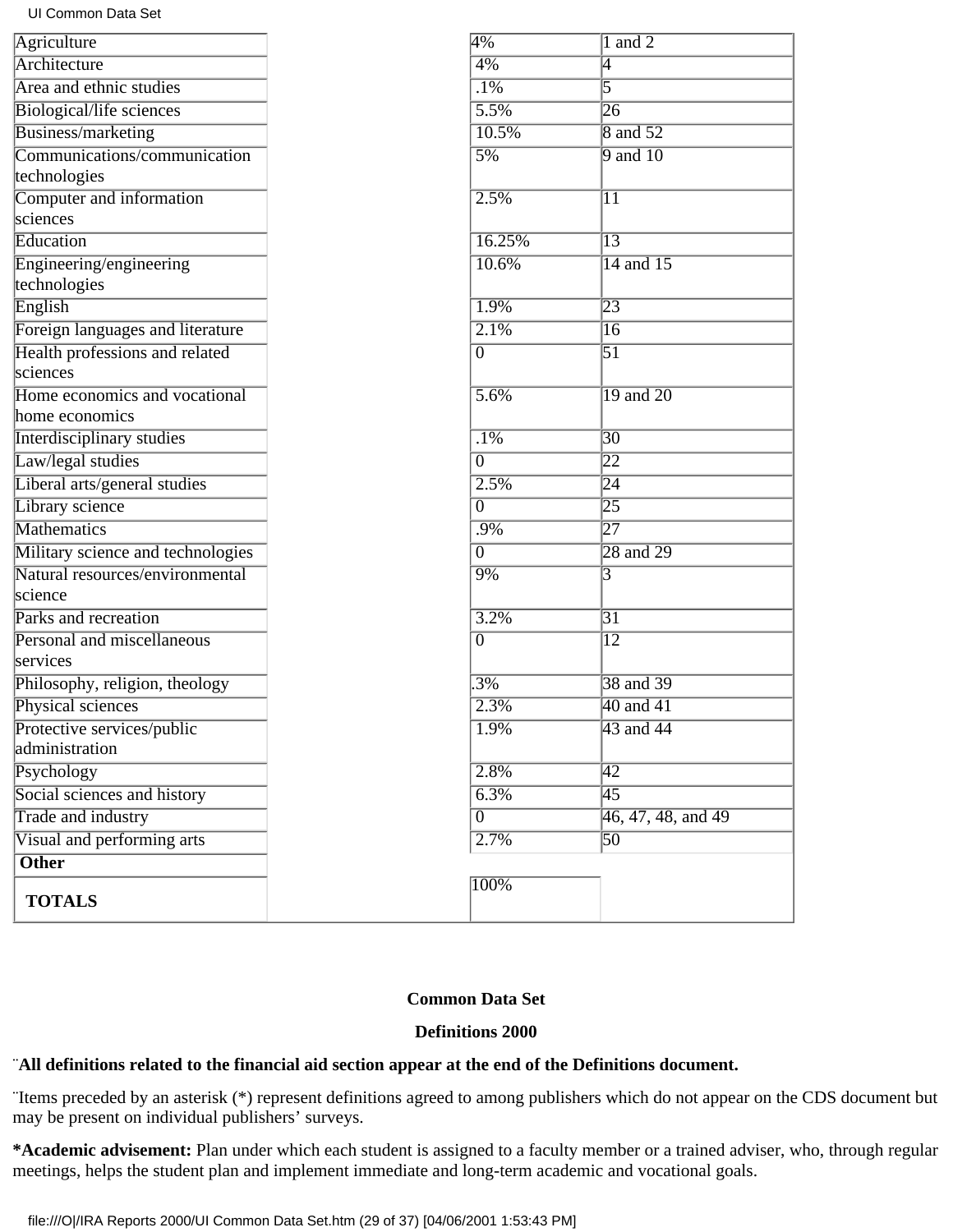**Accelerated program:** Completion of a college program of study in fewer than the usual number of years, most often by attending summer sessions and carrying extra courses during the regular academic term**.**

**Admitted student:** Applicant who is offered admission to a degree-granting program at your institution.

**\*Adult student services:** Admission assistance, support, orientation, and other services expressly for adults who have started college for the first time, or who are re-entering after a lapse of a few years.

**American Indian or Alaska native:** A person having origins in any of the original peoples of North America and who maintains cultural identification through tribal affiliation or community recognition.

**Applicant (first-time, first year):** An individual who has fulfilled the institution's requirements to be considered for admission (including payment or waiving of the application fee, if any) and who has been notified of one of the following actions: admission, nonadmission, placement on waiting list, or application withdrawn (by applicant or institution).

**Application fee:** That amount of money that an institution charges for processing a student's application for acceptance. This amount is *not* creditable toward tuition and required fees, nor is it refundable if the student is not admitted to the institution.

**Asian or Pacific Islander:** A person having origins in any of the original peoples of the Far East, Southeast Asia, the Indian Subcontinent, or Pacific Islands. This includes people from China, Japan, Korea, the Philippine Islands, American Samoa, India, and Vietnam.

**Associate degree:** An award that normally requires at least two but less than four years of full-time equivalent college work.

**Bachelor's degree:** An award (baccalaureate or equivalent degree, as determined by the Secretary of the U.S. Department of Education) that normally requires at least four years but *not* more than five years of full-time equivalent college-level work. This includes ALL bachelor's degrees conferred in a five-year cooperative (work-study plan) program. (A cooperative plan provides for alternate class attendance and employment in business, industry, or government; thus, it allows students to combine actual work experience with their college studies.) Also, it includes bachelor's degrees in which the normal four years of work are completed in three years.

**Black, non-Hispanic:** A person having origins in any of the black racial groups of Africa (except those of Hispanic origin).

**Board (charges):** Assume average cost for 19 meals per week or the maximum meal plan.

**Books and supplies (costs):** Average cost of books and supplies. Do not include unusual costs for special groups of students (e.g., engineering or art majors), unless they constitute the majority of students at your institution.

**Calendar system:** The method by which an institution structures most of its courses for the academic year.

**\*Career and placement services:** A range of services, including (often) the following: coordination of visits of employers to campus; aptitude and vocational testing; interest inventories, personal counseling; help in resume writing, interviewing, launching the job search; listings for those students desiring employment and those seeking permanent positions; establishment of a permanent reference folder; career resource materials.

**Carnegie units:** One year of study or the equivalent in a secondary school subject.

# **Certificate:** See **Postsecondary award, certificate, or diploma.**

**Class rank:** The relative numerical position of a student in his or her graduating class, calculated by the high school on the basis of grade-point average, whether weighted or unweighted.

**College-preparatory program:** Courses in academic subjects (English, history and social studies, foreign languages, mathematics, science, and the arts) that stress preparation for college or university study.

**Common Application:** The standard application form distributed by the National Association of Secondary School Principals for a large number of private colleges who are members of the Common Application Group.

**\*Community service program:** Referral center for students wishing to perform volunteer work in the community or participate in volunteer activities coordinated by academic departments.

**Commuter:** A student who lives off campus in housing that is not owned by, operated by, or affiliated with the college. This category includes students who commute from home and students who have moved to the area to attend college.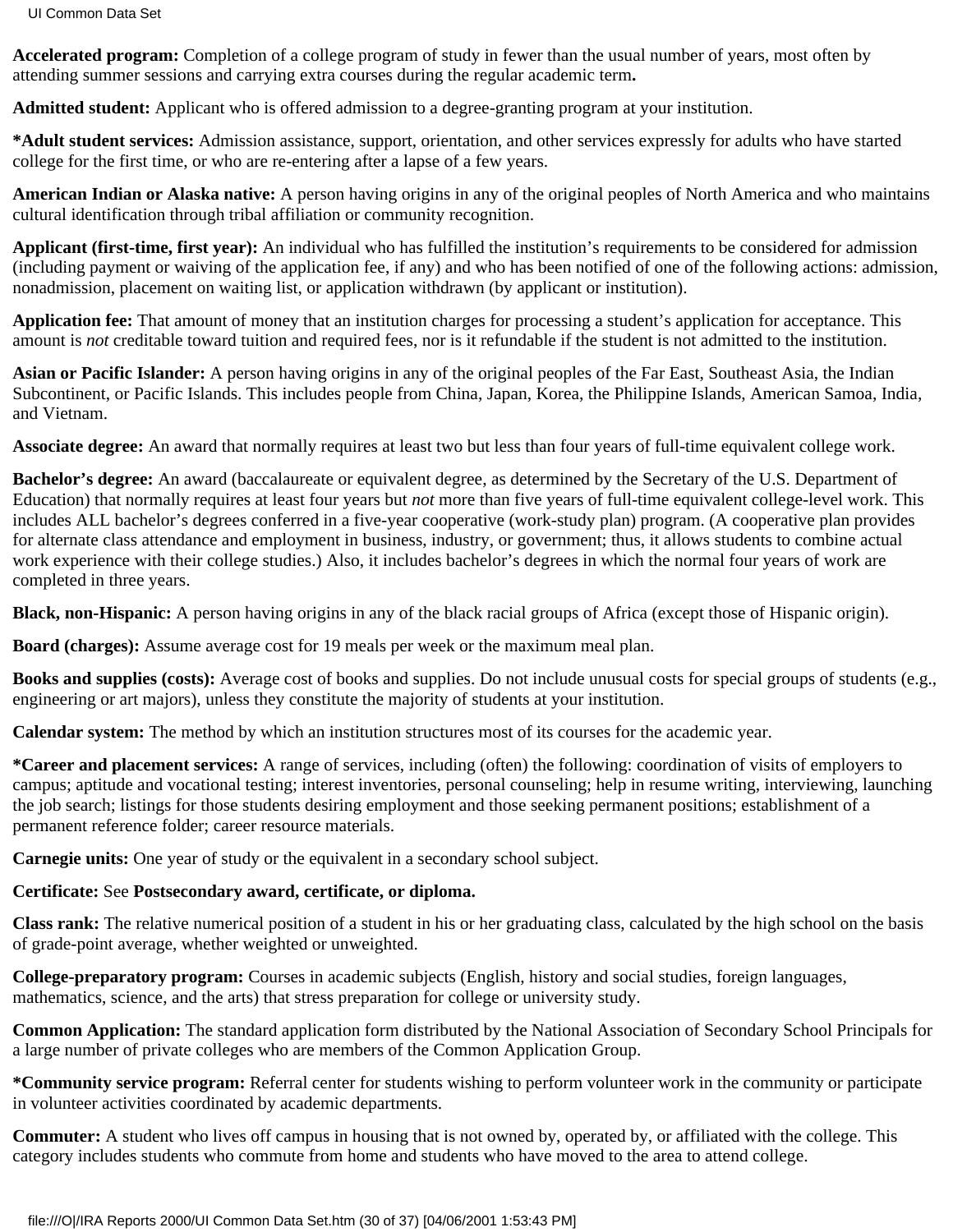**Contact hour:** A unit of measure that represents an hour of scheduled instruction given to students. Also referred to as clock hour.

**Continuous basis (for program enrollment):** A calendar system classification that is used by institutions that enroll students at any time during the academic year. For example, a cosmetology school or a word processing school might allow students to enroll and begin studies at various times, with no requirement that classes begin on a certain date.

**Cooperative housing:** College-owned, -operated, or -affiliated housing in which students share room and board expenses and participate in household chores to reduce living expenses.

**Cooperative (work-study plan) program:** A program that provides for alternate class attendance and employment in business, industry, or government.

**\*Counseling service:** Activities designed to assist students in making plans and decisions related to their education, career, or personal development.

**Credit:** Recognition of attendance or performance in an instructional activity (course or program) that can be applied by a recipient toward the requirements for a degree, diploma, certificate, or other formal award.

**Credit course:** A course that, if successfully completed, can be applied toward the number of courses required for achieving a degree, diploma, certificate, or other formal award.

**Credit hour:** A unit of measure representing an hour (50 minutes) of instruction over a 15-week period in a semester or trimester system or a 10-week period in a quarter system. It is applied toward the total number of hours needed for completing the requirements of a degree, diploma, certificate, or other formal award.

**Cross-registration:** A system whereby students enrolled at one institution may take courses at another institution without having to apply to the second institution.

**Deferred admission:** The practice of permitting admitted students to postpone enrollment, usually for a period of one academic term or one year.

**Degree:** An award conferred by a college, university, or other postsecondary education institution as official recognition for the successful completion of a program of studies.

**Degree-seeking students:** Students enrolled in courses for credit who are recognized by the institution as seeking a degree or formal award. At the undergraduate level, this is intended to include students enrolled in vocational or occupational programs.

**Differs by program (calendar system):** A calendar system classification that is used by institutions that have occupational/vocational programs of varying length. These schools may enroll students at specific times depending on the program desired. For example, a school might offer a two-month program in January, March, May, September, and November; and a three-month program in January, April, and October.

### **Diploma:** See **Postsecondary award, certificate, or diploma.**

**Distance learning:** An option for earning course credit at off-campus locations via cable television, internet, satellite classes, videotapes, correspondence courses, or other means.

**Doctoral degree:** The highest award a student can earn for graduate study. The doctoral degree classification includes such degrees as Doctor of Education, Doctor of Juridical Science, Doctor of Public Health, and the Doctor of Philosophy degree in any field such as agronomy, food technology, education, engineering, public administration, ophthalmology, or radiology. For the Doctor of Public Health degree, the prior degree is generally earned in the closely related field of medicine or in sanitary engineering.

**Double major:** Program in which students may complete two undergraduate programs of study simultaneously.

**Dual enrollment:** A program through which high school students may enroll in college courses while still enrolled in high school. Students are not required to apply for admission to the college in order to participate.

**Early action plan:** An admission plan that allows students to apply and be notified of an admission decision well in advance of the regular notification dates. If admitted, the candidate is not committed to enroll; the student may reply to the offer under the college's regular reply policy.

**Early admission:** A policy under which students who have not completed high school are admitted and enroll full time in college, usually after completion of their junior year.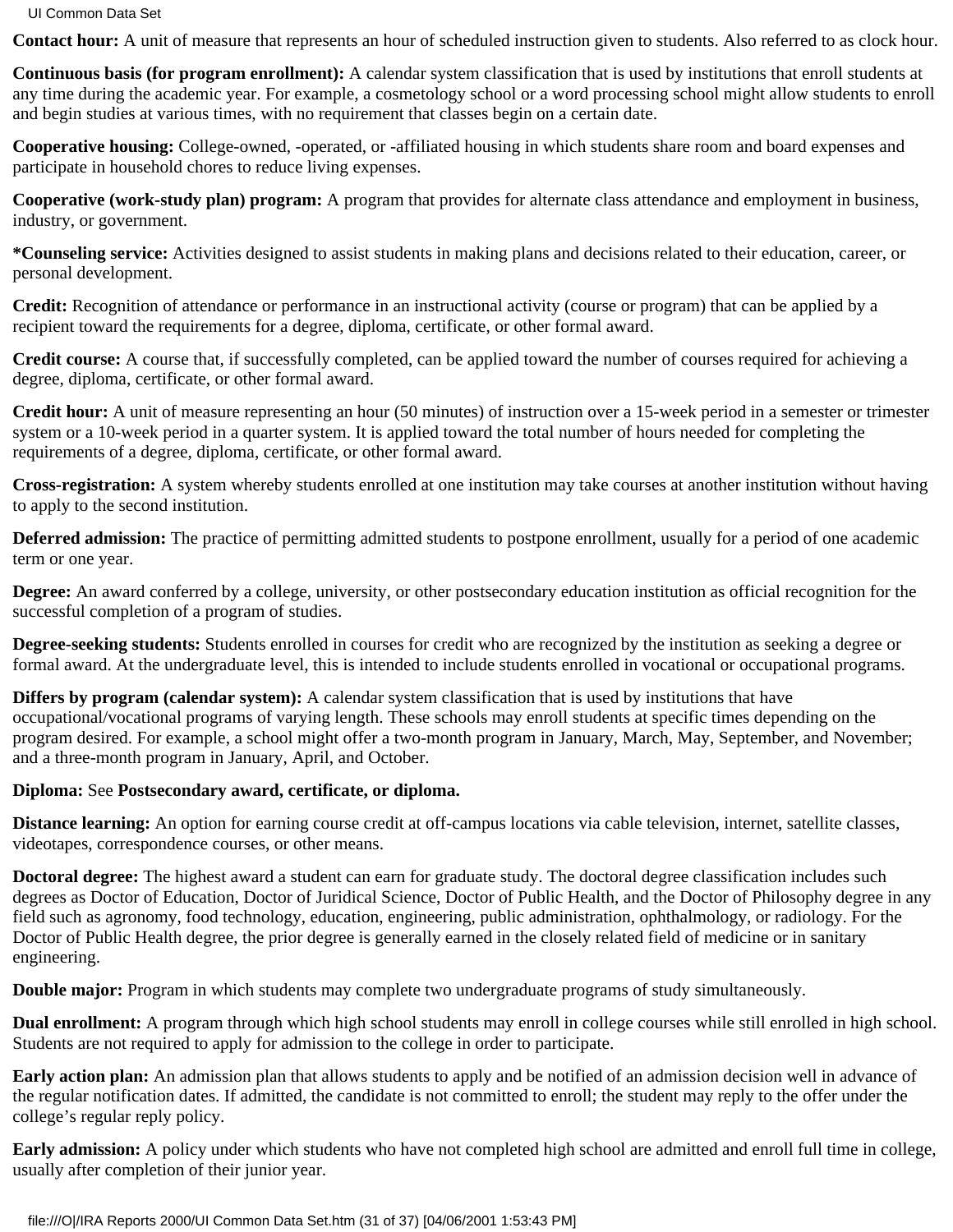UI Common Data Set

**Early decision plan:** A plan that permits students to apply and be notified of an admission decision (and financial aid offer if applicable) well in advance of the regular notification date. Applicants agree to accept an offer of admission and, if admitted, to withdraw their applications from other colleges. There are three possible decisions for early decision applicants: admitted, denied, or not admitted but forwarded for consideration with the regular applicant pool, without prejudice.

**English as a Second Language (ESL):** A course of study designed specifically for students whose native language is not English.

**Exchange student program-domestic:**Any arrangement between a student and a college that permits study for a semester or more at another college **in the United States** without extending the amount of time required for a degree. **See also Study abroad**.

**External degree program:** A program of study in which students earn credits toward a degree through independent study, college courses, proficiency examinations, and personal experience. External degree programs require minimal or no classroom attendance.

**Extracurricular activities (as admission factor):** Special consideration in the admissions process given for participation in both school and nonschool-related activities of interest to the college, such as clubs, hobbies, student government, athletics, performing arts, etc.

**First professional certificate (postdegree):**An award that requires completion of an organized program of study designed for persons who have completed the first professional degree. Examples could be refresher courses or additional units of study in a specialty or subspecialty.

**First professional degree:** An award in one of the following fields: Chiropractic (DC, DCM), dentistry (DDS, DMD), medicine (MD), optometry (OD), osteopathic medicine (DO), rabbinical and Talmudic studies (MHL, Rav), Pharmacy (BPharm, PharmD), podiatry (PodD, DP, DPM), veterinary medicine (DVM), law (LLB, JD), divinity/ministry (BD, MDiv).

**First-time student:** A student attending any institution for the first time at the level enrolled. Includes students enrolled in the fall term who attended a postsecondary institution for the first time at the same level in the prior summer term. Also includes students who entered with advanced standing (college credit earned before graduation from high school).

**First-time, first-year (freshman) student:** A student attending any institution for the first time at the undergraduate level. Includes students enrolled in the fall term who attended college for the first time in the prior summer term. Also includes students who entered with advanced standing (college credits earned before graduation from high school).

**First-year student:** A student who has completed less than the equivalent of 1 full year of undergraduate work; that is, less than 30 semester hours (in a 120-hour degree program) or less than 900 contact hours.

**Freshman:** A first-year undergraduate student.

**\*Freshman/new student orientation:** Orientation addressing the academic, social, emotional, and intellectual issues involved in beginning college. May be a few hours or a few days in length; at some colleges, there is a fee.

Full-time student (undergraduate): A student enrolled for 12 or more semester credits, 12 or more quarter credits, or 24 or more contact hours a week each term.

**Geographical residence (as admission factor):** Special consideration in the admission process given to students from a particular region, state, or country of residence.

**Grade-point average (academic high school GPA):** The sum of grade points a student has earned in secondary school divided by the number of courses taken. The most common system of assigning numbers to grades counts four points for an A, three points for a B, two points for a C, one point for a D, and no points for an E or F. Unweighted GPA's assign the same weight to each course. Weighting gives students additional points for their grades in advanced or honors courses.

**Graduate student:** A student who holds a bachelor's or first professional degree, or equivalent, and is taking courses at the post-baccalaureate level.

**\*Health services:** Free or low cost on-campus primary and preventive health care available to students.

**High school diploma or recognized equivalent:** A document certifying the successful completion of a prescribed secondary school program of studies, or the attainment of satisfactory scores on the Tests of General Educational Development (GED), or another state-specified examination.

**Hispanic:** A person of Mexican, Puerto Rican, Cuban, Central or South American, or other Spanish culture or origin, regardless of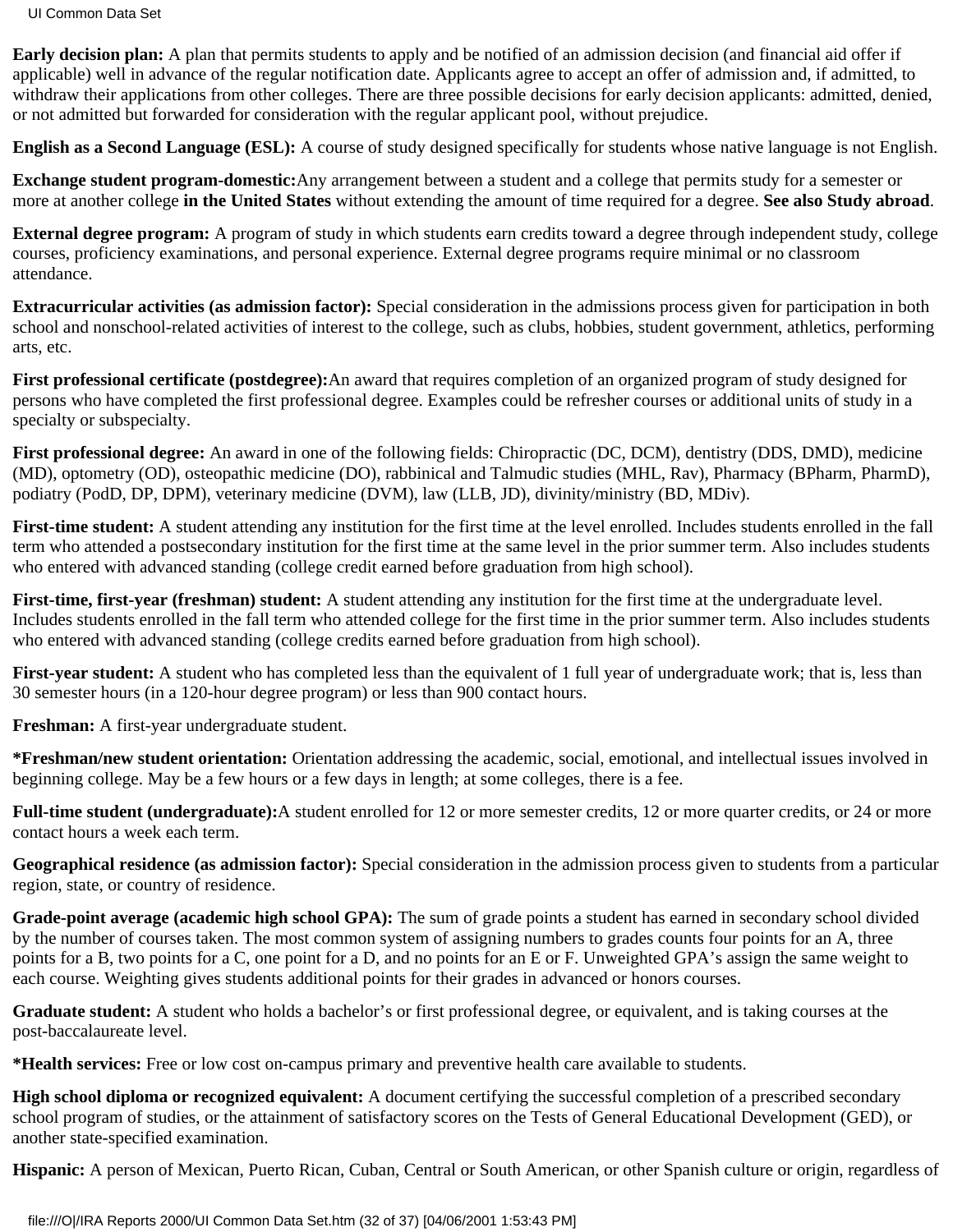race.

**Honors program:** Any special program for very able students offering the opportunity for educational enrichment, independent study, acceleration, or some combination of these.

**Independent study:** Academic work chosen or designed by the student with the approval of the department concerned, under an instructor's supervision, and usually undertaken outside of the regular classroom structure.

**In-state tuition:** The tuition charged by institutions to those students who meet the state's or institution's residency requirements.

### **International student:** See **Nonresident alien.**

**Internship:** Any short-term, supervised work experience usually related to a student's major field, for which the student earns academic credit. The work can be full- or part-time, on- or off-campus, paid or unpaid.

**\*Learning center:** Center offering assistance through tutors, workshops, computer programs, or audiovisual equipment in reading, writing, math, and skills such as taking notes, managing time, taking tests.

**\*Legal services:** Free or low cost legal advice for a range of issues (personal and other).

**Liberal arts/career combination:** Program in which a student earns undergraduate degrees in two separate fields, one in a liberal arts major and the other in a professional or specialized major, whether on campus or through cross?registration.

**Master's degree:** An award that requires the successful completion of a program of study of at least the full-time equivalent of one but not more than two academic years of work beyond the bachelor's degree.

**Minority affiliation (as admission factor):** Special consideration in the admission process for members of designated racial/ethnic minority groups.

**\*Minority student center:** Center with programs, activities, and/or services intended to enhance the college experience of students of color.

**Nonresident alien:** A person who is not a citizen or national of the United States and who is in this country on a visa or temporary basis and does not have the right to remain indefinitely.

**\*On-campus day care:** Licensed day care for students' children (usually age 3 and up); usually for a fee.

**Open admission:** Admission policy under which virtually all secondary school graduates or students with GED equivalency diplomas are admitted without regard to academic record, test scores, or other qualifications.

**Other expenses (costs):** Include average costs for clothing, laundry, entertainment, medical (if not a required fee), and furnishings.

**Out-of-state tuition:** The tuition charged by institutions to those students who do not meet the institution's or state's residency requirements.

**Part-time student (undergraduate):**A student enrolled for fewer than 12 credits per semester or quarter, or fewer than 24 contact hours a week each term.

**\*Personal counseling**: One-on-one or group counseling with trained professionals for students who want to explore personal, educational, or vocational issues.

**Post-baccalaureate certificate:** An award that requires completion of an organized program of study requiring 18 credit hours beyond the bachelor's; designed for persons who have completed a baccalaureate degree but do not meet the requirements of academic degrees carrying the title of master.

**Post-master's certificate:** An award that requires completion of an organized program of study of 24 credit hours beyond the master's degree but does not meet the requirements of academic degrees at the doctoral level.

**Postsecondary award, certificate, or diploma:** Includes the following three IPEDS definitions for postsecondary awards, certificates, and diplomas of varying durations and credit/contact hour requirements—

*Less Than 1 Academic Year:* Requires completion of an organized program of study at the postsecondary level (below the baccalaureate degree) in less than 1 academic year (2 semesters or 3 quarters) or in less than 900 contact hours by a student enrolled full-time.

file:///O|/IRA Reports 2000/UI Common Data Set.htm (33 of 37) [04/06/2001 1:53:43 PM]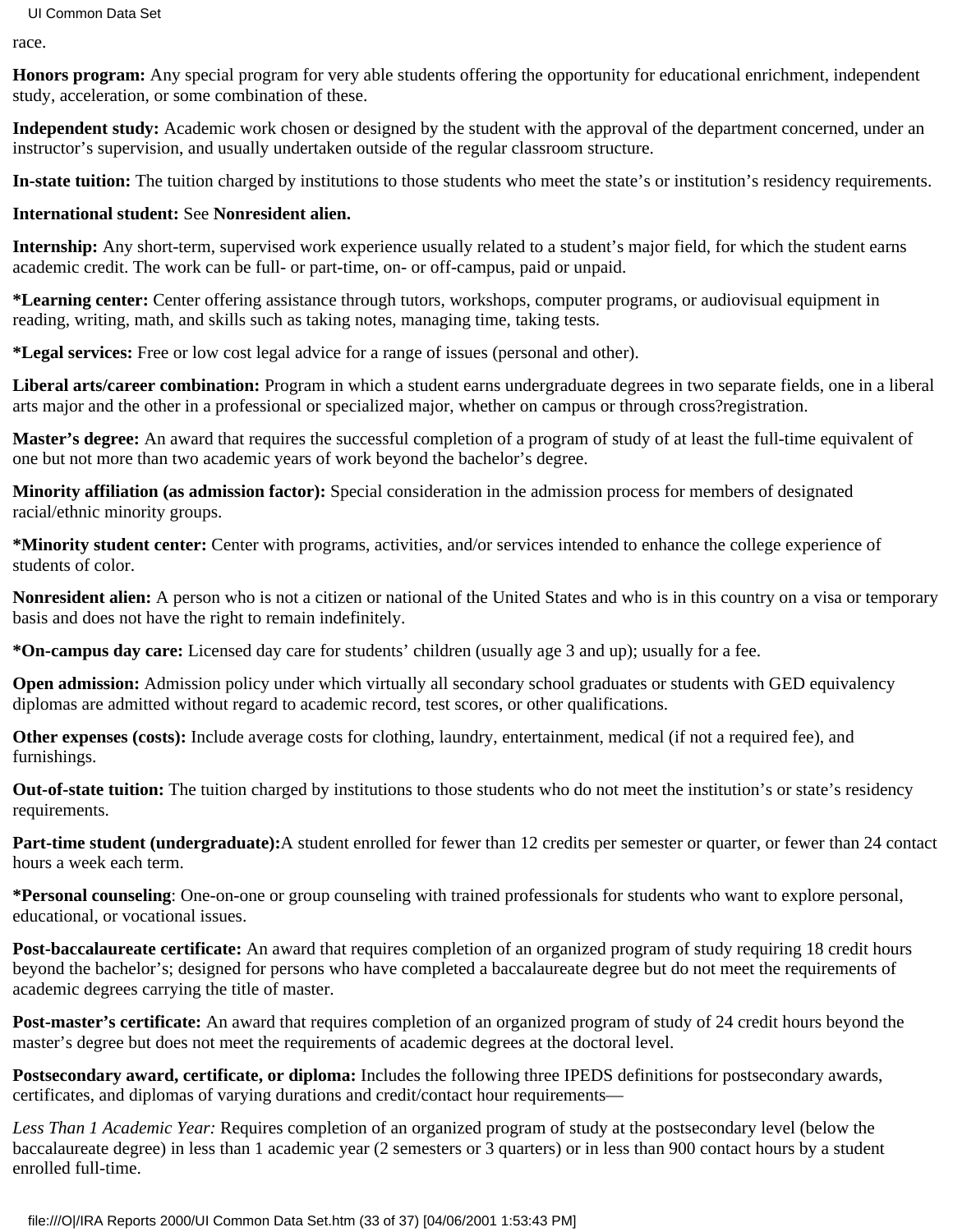*At Least 1 But Less Than 2 Academic Years:* Requires completion of an organized program of study at the postsecondary level (below the baccalaureate degree) in at least 1 but less than 2 full-time equivalent academic years, or designed for completion in at least 30 but less than 60 credit hours, or in at least 900 but less than 1,800 contact hours.

*At Least 2 But Less Than 4 Academic Years:* Requires completion of an organized program of study at the postsecondary level (below the baccalaureate degree) in at least 2 but less than 4 full-time equivalent academic years, or designed for completion in at least 60 but less than 120 credit hours, or in at least 1,800 but less than 3,600 contact hours.

**Private institution:** An educational institution controlled by a private individual(s) or by a nongovernmental agency, usually supported primarily by other than public funds, and operated by other than publicly elected or appointed officials.

**Private for-profit institution:** A private institution in which the individual(s) or agency in control receives compensation, other than wages, rent, or other expenses for the assumption of risk.

**Private nonprofit institution:** A private institution in which the individual(s) or agency in control receives no compensation, other than wages, rent, or other expenses for the assumption of risk. These include both independent nonprofit schools and those affiliated with a religious organization.

### **Proprietary institution:** See **Private for-profit institution.**

Public institution: An educational institution whose programs and activities are operated by publicly elected or appointed school officials, and which is supported primarily by public funds.

**Quarter calendar system:** A calendar system in which the academic year consists of three sessions called quarters of about 12 weeks each. The range may be from 10 to 15 weeks. There may be an additional quarter in the summer.

**Race/ethnicity:** Category used to describe groups to which individuals belong, identify with, or belong in the eyes of the community. The categories do not denote scientific definitions of anthropological origins. A person may be counted in only one group.

**Race/ethnicity unknown:** Category used to classify students or employees whose race/ethnicity is not known and whom institutions are unable to place in one of the specified racial/ethnic categories.

**Religious affiliation/commitment (as admission factor):** Special consideration given in the admission process for affiliation with a certain church or faith/religion, commitment to a religious vocation, or observance of certain religious tenets/lifestyle.

**\*Religious counseling:** One-on-one or group counseling with trained professionals for students who want to explore religious problems or issues.

**\*Remedial services:** Instructional courses designed for students deficient in the general competencies necessary for a regular postsecondary curriculum and educational setting.

**Required fees:** Fixed sum charged to students for items not covered by tuition and required of such a large proportion of all students that the student who does NOT pay is the exception. Do not include application fees or optional fees such as lab fees or parking fees.

**Resident alien or other eligible non-citizen:** A person who is not a citizen or national of the United States and who has been admitted as a legal immigrant for the purpose of obtaining permanent resident alien status (and who holds either an alien registration card [Form I-551 or I-151], a Temporary Resident Card [Form I-688], or an Arrival-Departure Record [Form I-94] with a notation that conveys legal immigrant status, such as Section 207 Refugee, Section 208 Asylee, Conditional Entrant Parolee or Cuban-Haitian).

**Room and board (charges)—on campus:** Assume double occupancy in institutional housing and 19 meals per week (or maximum meal plan).

**Secondary school record (as admission factor):** Information maintained by the secondary school that may include such things as the student's high school transcript, class rank, GPA, and teacher and counselor recommendations.

**Semester calendar system:** A calendar system that consists of two semesters during the academic year with about 16 weeks for each semester of instruction. There may be an additional summer session.

**Student-designed major:** A program of study based on individual interests, designed with the assistance of an adviser.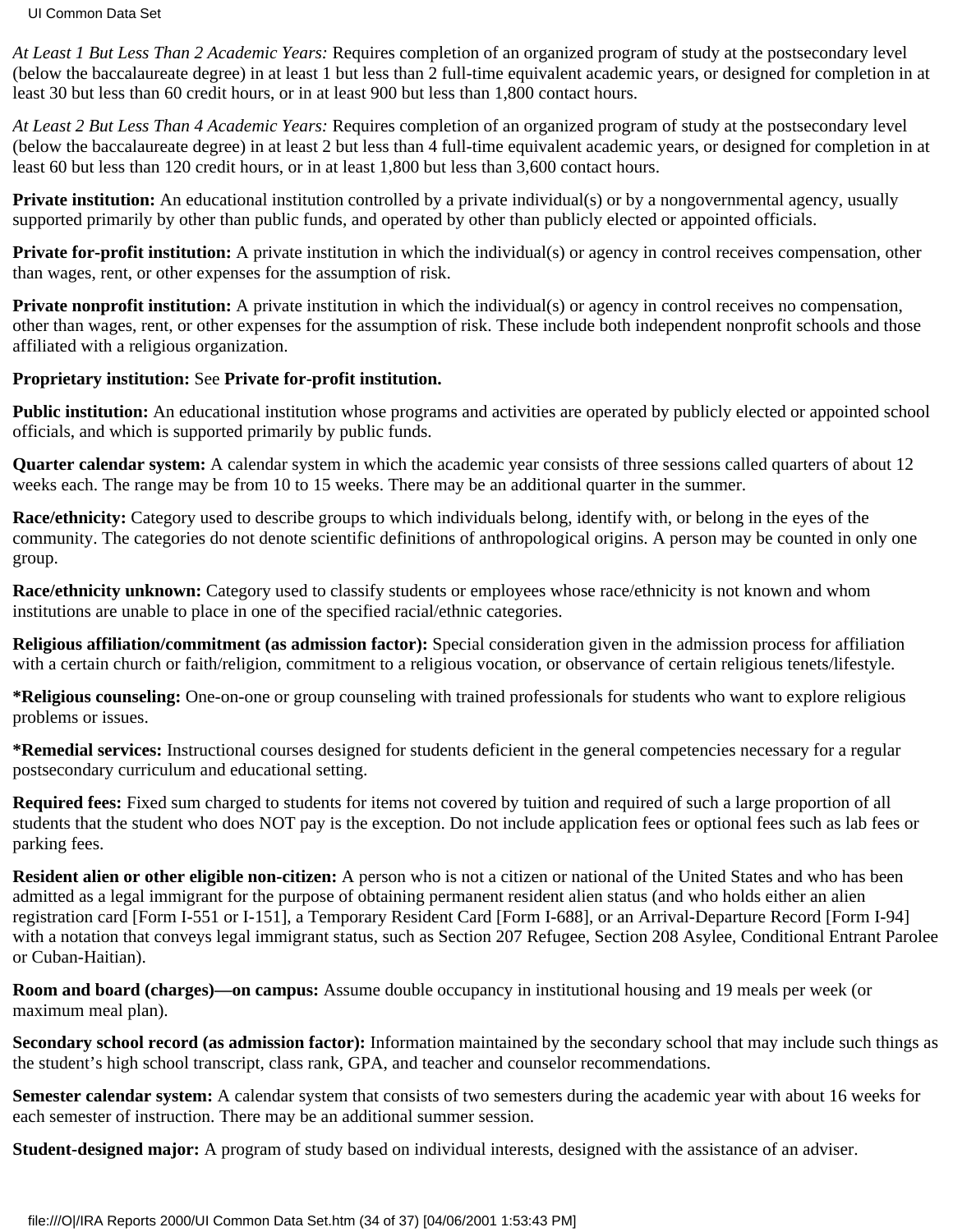**Study abroad:** Any arrangement by which a student completes part of the college program studying in another country. Can be at a campus abroad or through a cooperative agreement with some other U.S. college or an institution of another country.

**\*Summer session:** A summer session is shorter than a regular semester and not considered part of the academic year. It is not the third term of an institution operating on a trimester system or the fourth term of an institution operating on a quarter calendar system. The institution may have 2 or more sessions occurring in the summer months. Some schools, such as vocational and beauty schools, have year-round classes with no separate summer session.

**Talent/ability (as admission factor):** Special consideration given to students with demonstrated talent/abilities in areas of interest to the institution (e.g., sports, the arts, languages, etc.).

**Teacher certification program:** Program designed to prepare students to meet the requirements for certification as teachers in elementary, middle/junior high, and secondary schools.

**Transfer applicant:** An individual who has fulfilled the institution's requirements to be considered for admission (including payment or waiving of the application fee, if any) and who has previously attended another college or university and earned college-level credit.

**Transfer student:** A student entering the institution for the first time but known to have previously attended a postsecondary institution at the same level (e.g., undergraduate). The student may transfer with or without credit.

**Transportation (costs):** Assume two round trips to student's hometown per year for students in institutional housing or daily travel to and from your institution for commuter students.

**Trimester calendar system:** An academic year consisting of 3 terms of about 15 weeks each.

**Tuition:** Amount of money charged to students for instructional services. Tuition may be charged per term, per course, or per credit.

**\*Tutoring:** May range from one-on-one tutoring in specific subjects to tutoring in an area such as math, reading, or writing. Most tutors are college students; at some colleges, they are specially trained and certified.

**Unit:** a standard of measurement representing hours of academic instruction (e.g., semester credit, quarter credit, contact hour).

**Undergraduate:** A student enrolled in a four- or five-year bachelor's degree program, an associate degree program, or a vocational or technical program below the baccalaureate.

**\*Veteran's counseling:** Helps veterans and their dependents obtain benefits for their selected program and provides certifications to the Veteran's Administration. May also provide personal counseling on the transition from the military to a civilian life.

**\*Visually impaired:** Any person whose sight loss is not correctable and is sufficiently severe as to adversely affect educational performance.

**Volunteer work (as admission factor):** Special consideration given to students for activity done on a volunteer basis (e.g., tutoring, hospital care, working with the elderly or disabled) as a service to the community or the public in general.

Wait list: List of students who meet the admission requirements but will only be offered a place in the class if space becomes available.

**Weekend college:** A program that allows students to take a complete course of study and attend classes only on weekends.

**White, non-Hispanic:** A person having origins in any of the original peoples of Europe, North Africa, or the Middle East (except those of Hispanic origin).

**\*Women's center:** Center with programs, academic activities, and/or services intended to promote an understanding of the evolving roles of women.

**Work experience (as admission factor):** Special consideration given to students who have been employed prior to application, whether for relevance to major, demonstration of employment-related skills, or as explanation of student's academic and extracurricular record.

# **Financial aid definitions**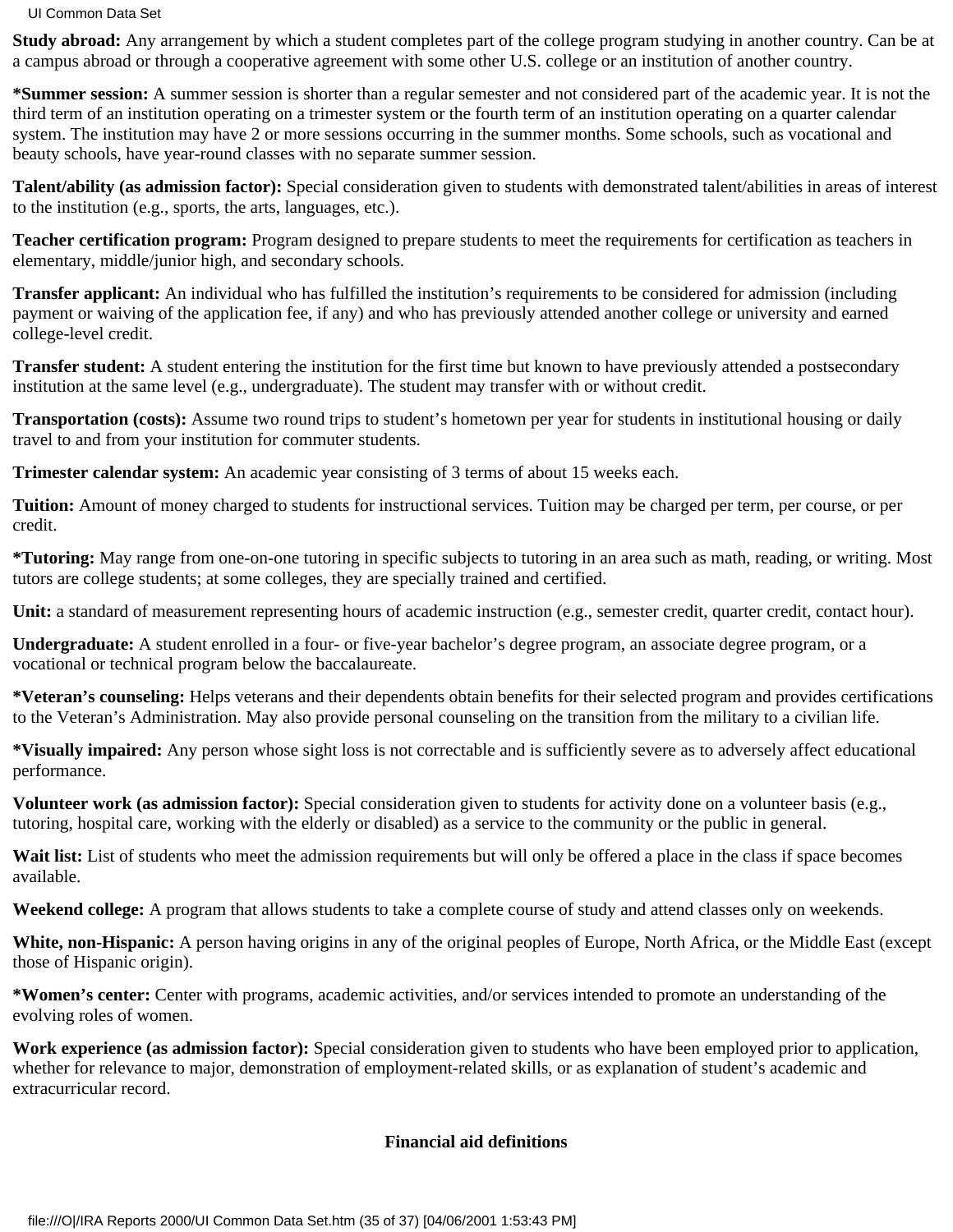**Financial aid applicant:** Any applicant who submits **any one of** the institutionally required financial aid applications/forms, such as the FAFSA.

**Indebtedness:** Aggregate dollar amount borrowed through any loan programs (federal, state, subsidized, unsubsidized, private, etc.; excluding parent loans) while the student was enrolled at an institution.

**Institutional and external funds**: Endowment, alumni, or external monies for which the institution determines the recipient orthe dollar amount awarded.

**Financial need:** As determined by your institution using the federal methodology and/or your institution's own standards.

**Need-based aid:** College-funded or college-administered award from institutional, state, federal, or other sources for which a student must have financial need to qualify. This includes both institutional and noninstitutional student aid (grants, jobs, and loans).

**Need-based gift aid:** Scholarships and grants from institutional, state, federal, or other sources for which a student must have financial need to qualify.

**Need-based self-help aid:** Loans and jobsfrom institutional, state, federal, or other sources for which a student must demonstrate financial need to qualify.

**Non-need-based gift aid:** Scholarships and grants, gifts, or merit-based aid from institutional, state, federal, or other sources (including unrestricted funds or gifts and endowment income) awarded solely on the basis of academic achievement, merit, or any other non-need-based reason. When reporting questions H1 and H2, non-need-based aid that is used to meet need should be counted as need-based aid.

### **Note: Suggested order of precedence for counting non-need money as need-based:**

- Non-need institutional grants
- Non-need tuition waivers
- Non-need athletic awards
- Non-need federal grants
- Non-need state grants
- Non-need outside grants
- Non-need student loans
- Non-need parent loans
- Non-need work

**Non-need-based self-help aid:** Loans and jobs from institutional, state, or other sources for which a student need not demonstrate financial need to qualify.

**Scholarships/grants from external sources:** Monies received from outside (private) sources that the student brings with them (e.g., Kiwanis, National Merit scholarships). The institution may process paperwork to receive the dollars, but it has no role in determining the recipient or the dollar amount awarded.

**Work study and employment**: Federal and state work study aid, and any employment packaged by your institution in financial aid awards.

*Return to [UI Common Data Set](http://www.uidaho.edu/ipb/ir/uicds99.html) page.* Last Update: January 19, 2001 apm